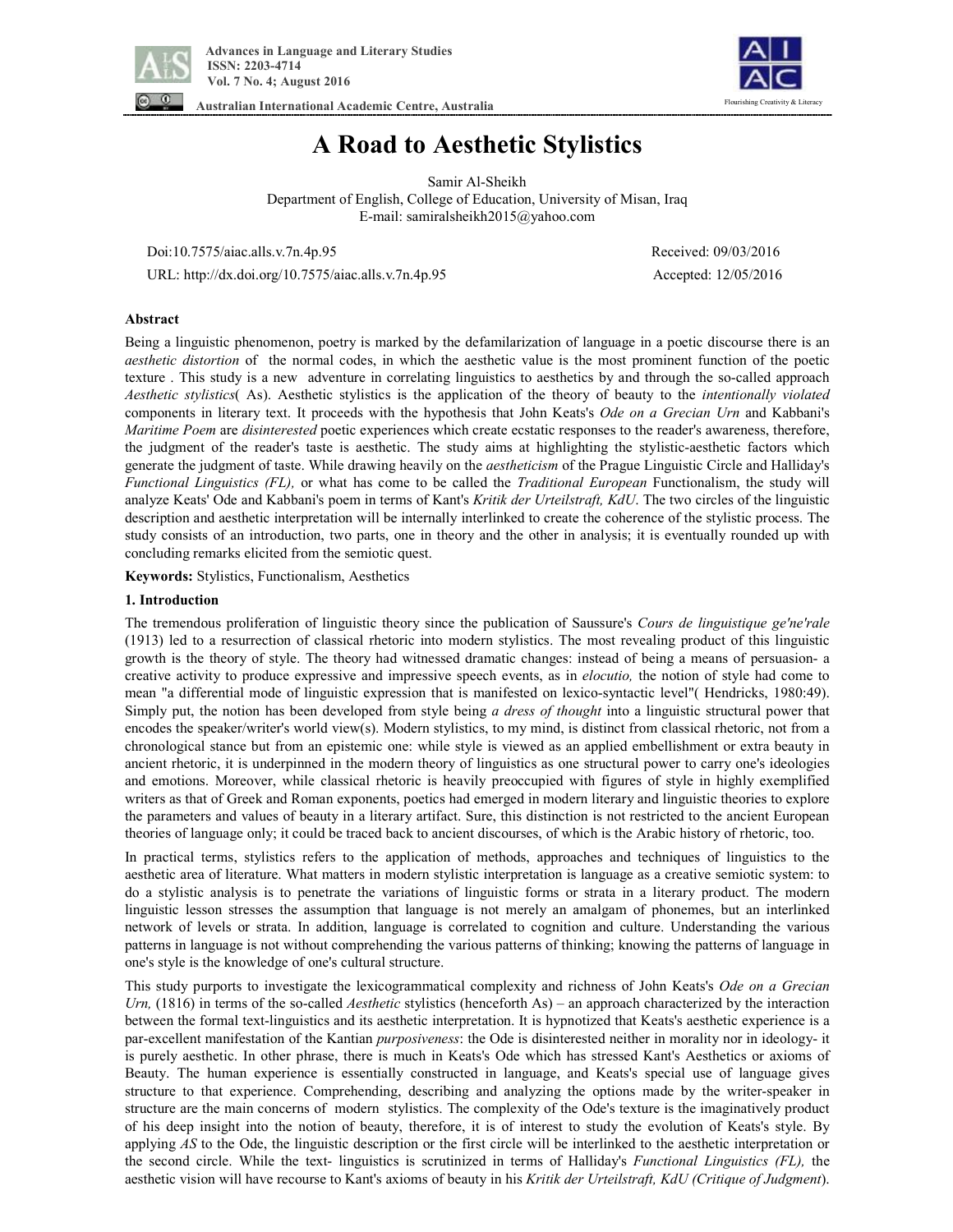In this sense, it is hoped that *As* will be circulated in the literature of modern stylistics as a prolific term for the analysis of discoursal texts. *As* will also be applied to Kabbani's *Maritime Poem* for the same aims. *As* a stylistic paradigm, the study constitutes two main parts: part I deals with the notion of *A*s in its interconnected circles, whereas part II concerns the stylistic analytical process of the Ode.

The linguistic patterns are fundamentally patterns of meaning; the whole linguistic quest in the twentieth century is the quest for meaning. Hence, it is no wonder to anticipate that the various interdisciplinary fields of linguistics take into consideration the production of meaning proper of the human mind. So, if semantics describes the meaning in sentence structure, and if pragmatics explores meaning in context, semiotics, then, hinges on meaning in culture context. These varieties of linguistic sciences deal with meaning potential from different stances. Needless to say that meaning is the cornerstone of philosophical, literary and aesthetic adventures in the history of ideas.

The new interest in the system of signs has paved the pathway to the emergence of a wide array of stylistic methods, approaches and theories which unravel the aesthetic aspects of literary style in various imaginatively creative works of art. The variety may result in the ambivalence of the stylistic modes of interpretation; this is simply because the notion of style stoops into the veins of different human sciences. Style has been related to linguistics, literature, philosophy, computation, statistics, translation, etc. In turn, the great interest of the theory of style in literary genres may result in different stylistic methods, e.g., *Poetic stylistics*, *Narrative stylistics*, etc. The rapid review of the stylistic interrelatedness to other human scientific fields may sustain us to specify the following stylistic trends.

**i.** *Emotional stylistics*. The Swiss linguist Charles Bally (1865-1947), an exponent of Geneva School, was considered the founder of modern linguistic theory of style. He developed what has come to be referred to as *Emotional stylistics* or *Expressive emotional stylistics*. For Bally, the function of language is not only to transmit meaning but emotion as well. So, instead of the accentuation of the history, culture, and biography discourses in their linkage to the literary artifact, Bally stresses the emotional factors in spoken utterances and their significance in shaping the speaker's language. As early as 1909, in his *Traite' de stylistique*, Bally attempted to study certain expressive types of language, such as the order ( Nerlich and Clarke, 1996:271). While studying the order, he realized three metafunctions of language: the intellectual, affective and social functions of language, which manifest themselves in different styles of discourse, in a different vocabulary, syntax and in spoken language in a different intonation. These are all different expressive or stylistic resources of language at the disposal of the speaker"(ibid). Plainly, The main concern of the Swiss stylistician is language as a human expression of feeling and action. The language of the speaker produces man's emotional traits throughout that networking of linguistic options. Bally, in a sense, is preoccupied with parole rather than langue. Stylistics, to Bally (quoted in Taylor, 1980:23), "studies the elements of a language organized from the points of view of their affective content; that is, the expression of emotion by language as well as the effect of language on the emotions." Bally's main concern, however, is the language of ordinary people. In his (1919) book Bally's main concern is the study of the spoken language or, more precisely, the ordinary language;" the language of *ordinary people* which reflects not pure ideas but emotions, feelings, wills; impulses, in short: the language of *ordinary people* as an instrument of expression and action"(ibid). Expressivity and emotionalism are the main dimensions of *Expressive emotional stylistics*; but by drawing heavily on the emotional factor in one's individual style Bally emphasizes the structural concept of the individuality of the literary text with entire ignorance to the various human discourses surrounding it. In addition, the psyche of the speaker is not the only domain of the literary text: the " creative principle which may have present in the soul of the artist," in Bally's phrase (ibid), is not the only principle that operates powerfully in the texture of the text. However, it is not plausible to comprehend Bally's focus on the psychological dimension(s) in spoken language or the *language of ordinary people* without understanding the cultural setting in which this conceptual paradigm is germinated. The Structural movement, in its early flourish in the last decade of the nineteenth century and the early of the twentieth century, witnessed a deep interest in the study of the languages and cultures of the native people in America on the side of American linguists like Franz Boas(1858-1942), and Edward Sapir(1884-1939). Not only that, those decades witnessed the rise of the psychological studies that were tied up to the system of signs. This interfusion of the two disciplines of psychology and linguistics resulted in the birth of the hybrid term *Psycholinguistics.* So, while the traditional European linguistics had insight into language as a mental system ( langue), the American structuralism paid much attention to the actual act of speech (parole). Within this scope, we may perceive Bally's notion of emotionalism in style.

**ii.** *Literary stylistics*. Bally's main interest in the spoken language led to a new interest in the verbal signs of the literary genres. Inspired by the structural view of structure as one whole, modern schools and circles of linguistics and literature, i.e., Moscow Circle, with its developmental form, Neo-Criticism in the United States, and Prague Linguistic Circle or the classical European functionalism, circulated various stylistic approaches under the rubric of *Literary stylistics* (sometimes called *Critical stylistics*). So, *style* is looked at as choice, as coherence or as deviation. Such conceptualization is not without relevance to the language philosophy of structuralism which stresses the presumption that the text is "an independent and self-sufficient verbal object."(Taylor, 1981:11), but as with Bally, without relevance to other discourses of history, culture, economics or politics. Being central to the stylistic work, the language of literature is explored not only in its structure, but also in its function(s). The aesthetic function in the literary work of art has become the ultimate value on the scale of hierarchical values; this is the domain of poetics in the formalist linguistic and stylistic trends in the onset of the twentieth century. Poetics is the most revealing term that exercised a profound influence on style and stylistic analysis. Investigating the formal feature of a literary work of art is the ultimate goal of the inquiry- the center of the formalist quest is the text itself. Henceforth, the intuitive impulse is replaced by the scientific scrutiny. As for the language function, the formalist pronouncement has been interlinked to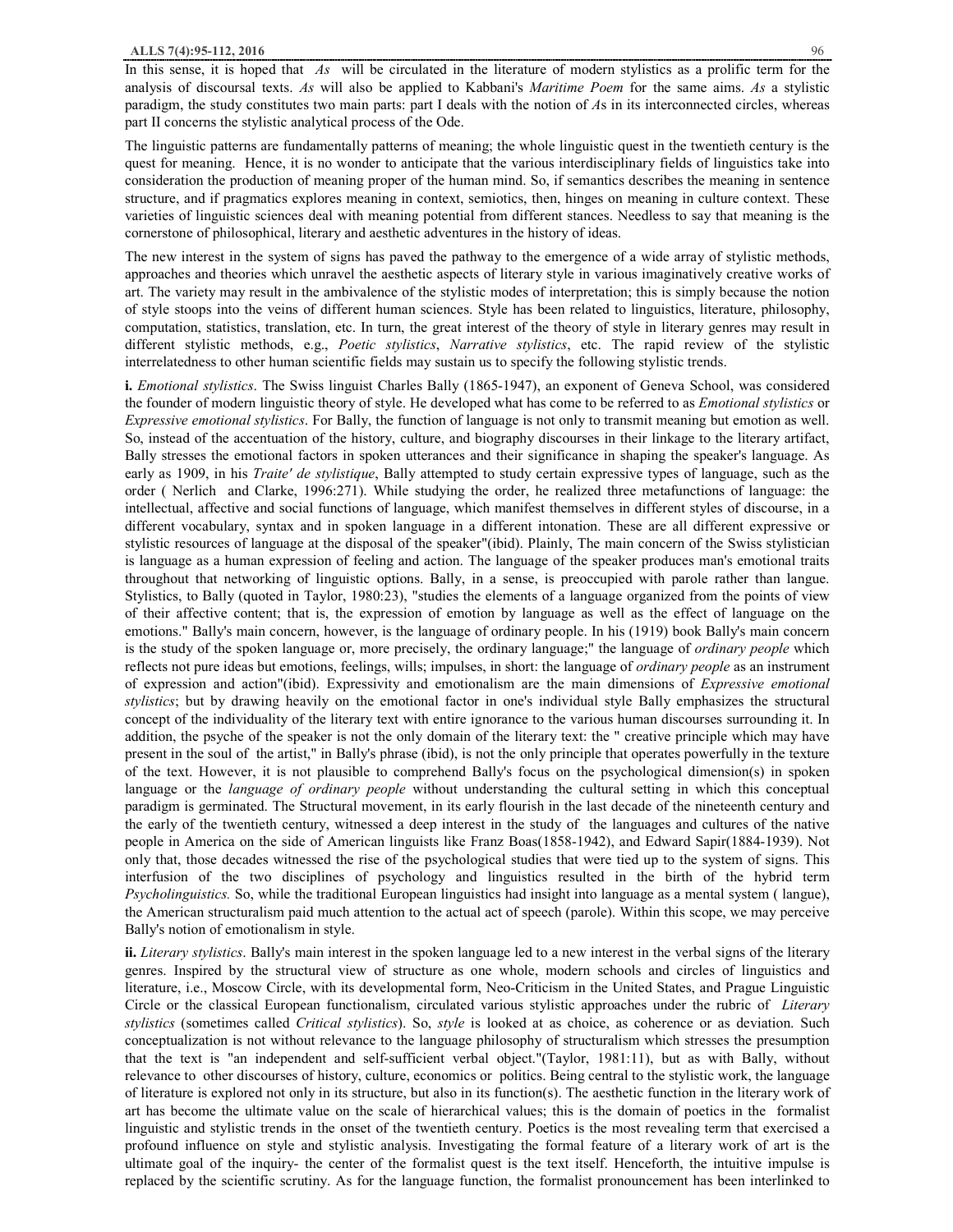the aesthetic function of language. Poetics, in this inquiry, tackles the question: What makes a verbal message a work of arts? "Because the main subject of poetics is the *differentia specifica* of verbal art in relation to other arts and in relation to other kinds of verbal behavior, poetics is entitled to the leading place in literary studies" (quoted in Taylor, ibid).

A new exploration was made in the second and the third decades of the century: in its epistemic paradigm the Prague Linguistic Circle introduced the notion of *foregrounding*, which delineates the defamiliarization or the strangeness of the linguistic constituents and their relatedness to the structure. The linguistic options are intentionally deviant in their constituency in the sense that they do not follow the responses of natural communication, where " the standard language is the background against which is reflected the esthetically intentional distortion of the linguistic components of the work, in other words, the intentional violation of the norm of the standard."(Mukarovsky, 1970:42). This *intentional violation of the norm of the standard* may give the poetic language its aesthetic function. The notion of aesthetic distortion is tied up, in the formalist and Prague Linguistic paradigms, to the notion of *literariness*, which refers to "language used in a work of art. Such language calls attention to itself as language, thus foregrounding itself"( Bressler, 2007:348).

In all these mainstream activities, the main concern is how to investigate the aesthetic influence of the literary language on the reader's awareness; the linguistic exploration of literature in modern theory becomes stylistics itself. So, it is proper to postulate that stylistics is a hybrid term encompassing the two disciplines of modern linguistics and literary criticism. If literary criticism is a *talk about literature*, then, this talk should be scrutinized in the methods, techniques, and findings of linguistics; stylistics, in this respect, has become the fundamental interdisciplinary field of linguistics which describes the literary products.

**iii.** *Linguistic stylistics*. If structural stylistics, with all its differential modes of analysis in the first half of the century, deals with style as deviation, the London school or what has come to be called the Systemic Functional Linguistics(SFL), led by MAK Halliday, since 1960s, takes into account the reoccurrences of certain linguistic constituents in a verbal work of art. In addition, there is a ravish appeal to linguistics in the scrutiny of literary texts. A stylistic analysis may cease to be dynamic without recourse to the theories of modern linguistics. Halliday ( quoted in Fowler, 1971:38) thinks that

in talking of " the linguistic study "' of literary texts we mean, of course, not "the study of the language" but ' the study ( of the language) by the theories and methods of linguistics . . . an analysis found on general linguistic theory and descriptive linguistics. It is the latter that may reasonably be called "linguistic stylistics."

In his stylistic approach to literary texts, Halliday has attempted to realize the validity of a linguistic theory in specifying and describing the various linguistic characteristics of a verbal work of art. Viewed as a social semiotic, Language, in the Hallidayan linguistic paradigm, has three malfunctions,(i) the Ideational function ( i.e., the relation of language to the speaker's experience(s), world view(s), and the inner world, (ii) the interpersonal function( i.e., the relations of language to the social role(s) and social interactions, and (iii) the textual function ( i.e., the relation of language to text product). The grammar, in this paradigm, is fundamentally functional, not formal, since "each element in a language is explained by reference to its function in the total system"(Halliday, 1980: xiii). Language in Systemic Functional Linguistics (SFL) is an interrelated network of linguistic options, and the most significant unit of grammar is the clause. Therefore, it is no wonder to classify the clause as representation into three major types: Material process (i.e., a process of doing), Mental process (i.e., a process of sensing), and Relational process (i.e., a process of being). Other processes are: Behavioral process, Verbal process, and Existential process. The clause, in this paradigm, represents a process: if reality consists of a set of goings-on, these goings-on are expressed by and through the grammar of the clause. In the ideational function, the speaker's experience(s) are encoded by and through the system of transitivity: transitivity "specifies the different types of process that are recognized in the language, and the structures by which they are expressed" (ibid:101). Halliday has applied his linguistic theory to various literary verbal works of art, of which are poetry and fiction. In his seminal essay, *Descriptive Linguistics in Literary Studies*, for instance, he has investigated the function of the deictic *the* in Yeats's poem, *Leda and the Swan*.

**iv.** Corpus stylistics. The dramatic development of technology in modern times had a massive influence on the linguistic domain. Linguistic corpus (spoken or written) has been sorted out in computer programming; this technical storage has come to be called *Corpus linguistics*. Being composed of a big bulk of textbooks, literary genres, world literature, corpus linguistics opens a new horizon for the study of the language of literature in its imaginative craftsmanship. Burrows (2002: 677-679) speculates that "traditional and computational forms of stylistics have more in common than is obvious at first sight. Both rely upon the close analysis of texts, and both benefit from opportunities for comparison." Therefore, the coming of these disciplines will be of significance to the study of verbal artifacts from a statistical stance. Style, in one modern standpoint, is viewed as the frequency of recurrence of a certain linguistic feature that becomes dominant in discourse. So, when words are selected on the basis of their frequency in a corpus, one wants to be sure that the order of frequency found for these words correspond to the relative importance of these words in the language use described in the objectives" ( van Els, 1984:204). In this light, linguists and stylisticians become more aware of the possibilities offered by technology resources and techniques in the field of text analysis so far the use of linguistic corpora and the technicalities of corpus linguistics have become more powerful forces in the scientific areas of concern, of which are translation, discourse analysis, and stylistics. Advances in computation technology leads to the analysis of text-linguistics computationally, which in turn supports the growth of quantitative and qualitative stylistic quest as well.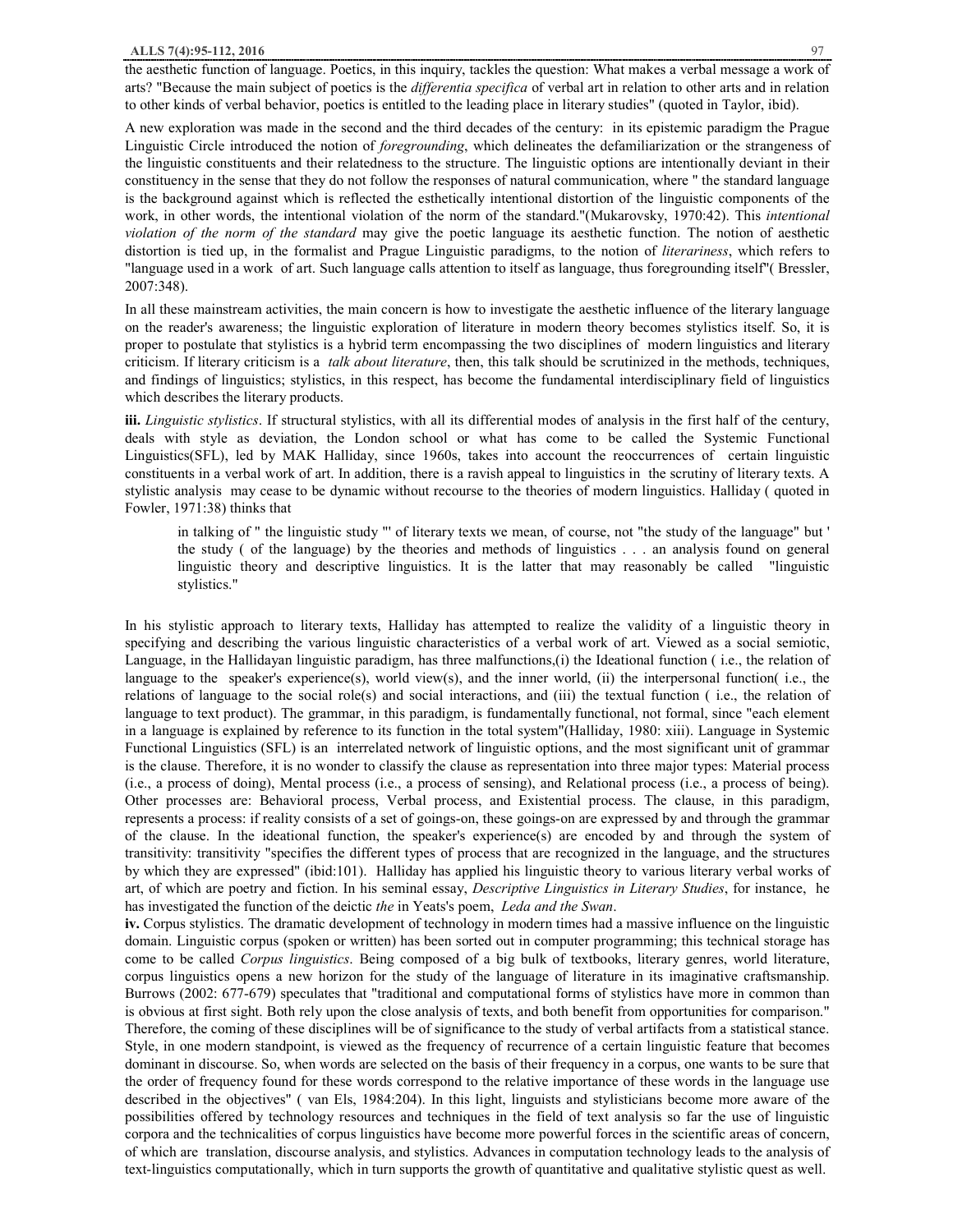Corpus stylistics, though grounded in computer programming and advanced technology, is not the only stylistic discipline that underpins frequency of the language variations in literary texts. The application of statistical techniques in linguistic theory and description has come to be labeled as *Statistical linguistics*: the study "includes the analysis of frequency and distribution of linguistic units in texts with the aim of identifying the distinctive characteristics of the speaker or writer as (in *Stylostatistics*)" (Crystal, 2003: 432). These techniques have proven their validity in analyzing the products of literature from a statistical angle.

**v.** *Pragmatic stylistics*. Since the structural turning-point in the very early of the twentieth century, the linguistic lesson in its subfields has been dealing with the problem of meaning. So, language philosophy, semantics, pragmatics, discourse analysis, stylistics and semiotics, ( if the latter is considered as a structural strand), all deal with meaning proper. If stylistics mainly investigates meaning potential in a literary structure, then, pragmatics studies meaning in context, with much attention to the social context. In everyday life, we normally use language to communicate our individual ideas and to maintain social roles. The environment in which meanings are exchanged is referred to as *Context of situation*. The ways our real world knowledge and beliefs affect language use and structure are explored in the discipline known as *Pragmatics* (Jacobs, 1995); but whether in stylistics or pragmatics, our main concern is language as a vehicle to transmit our mental products as forms of meaning. The possible connection of stylistics to pragmatics has been referred to as *Pragmatic stylistics*. In her (2006) book *Pragmatic Stylistics*, Elizabeth Black postulated the term to stress the contribution of pragmatic dimension to the interpretation of literary texts. The illocutionary and perlouctionary acts operate forcefully in the speaker's language choices, whether in spoken utterances or invented ones uttered by the dramatic or fictional characters. Black believes that the gap between the literary and non-literary language should be bridged, since the same sources of language are used in spoken or written languages, including the classical figures of style(i.e., metaphor, simile, synecdoche, etc.), which are the brand mark of literary texts. A mutual area of concern that both stylistics and pragmatics deal with is *metaphor*. Whether in classical rhetoric or modern stylistics, whether being viewed as an ornament or an affective and expressive power in style, metaphor has no more been the prerogative of widely quoted example of literature. The notion of *Conceptual metaphor*, postulated by Lakoff and Johnson's (1980) outstanding monograph, brings stylistics closer to pragmatics, since metaphor is a sort of speech act. So, instead of being an extra beauty, metaphor becomes a crucial part of a human cognitive network, and is currently used in everyday situations. This new conceptualization is not without relevance to the culture code in which metaphors are germinated. Hence, the gap between human sciences is dramatically bridged due to the evolution of human cognitive patterns. In this light," the models of pragmatics and discourse analysis," as Simpson (2004:39), has put it, " had become a familiar part of the stylistic arsenal since the 198s." One significant point we would like to point to, here, is that the sophisticated view that tries to position *Literary criticism* in direct counterpart to *Cultural criticism* has no ground in the domain of cultural studies, simply because the data to be investigated in both disciplines are the same: they are the forms of meaning, the forms of culture products, and ultimately the forms of human mind.

*Cognitive stylistics*. Inspired by *Cognitive science* and *Cognitive linguistics*, the last decade of the twentieth century and the early decades of the twenty-first century have witnessed the circulation of *Cognitive stylistics* or *Cognitive poetics*  which stressed the growing interest of cognitive scholars in the interpretation of literary stylistic patterns of expression. This is simply because the literary text lends itself to scientific analysis, whether linguistic or non-linguistic. The ostensible view of *Cognitive stylistics* delineates the study of cognitive structures and processes that forcefully operate in the production of literary artifacts. The human mind products in the literary code have been given a new vision in this modern stylistic pathway. So, while traditional stylistics has focus upon the formal levels or strata of language, this approach has insight into the factors of cognition in the literary-meaning perception and production. Take, for instance, *Prometheus* in the Western culture. Prometheus was imaged as the culture hero who brought fire from the heaven for the prosperity of mankind. As a redemption, he was destined for a perpetual suffering by Zeus, the god of gods. Stylistically, the image of Prometheus was envisaged by Aeschylus in his classical drama, *Prometheus Bound*, and by Shelley in his *Prometheus Unbound.* But in spite of the difference of styles in the two works of art, "we can form a mental representation which will specify what a certain entity is, what it is for, what it looks like and so on" (Simpson, 2004; 40). In this stance, "this image has been rendered down from multiple experience onto a kind of idealized prototypical image, an image which we might term an *idealistic cognitive model*'(ibid). The model is idealized, and "an idealized cognitive model (ICM) contains information about what is typical (for us) and it is a domain of knowledge that is brought into play for the processing and understanding of textual representations."(ibid). Such an outstanding view may interlink, not only the language of literature to the cognitive psychology of reading or the cognitive theory of linguistics, but Cognitive stylistics might be interrelated to semiotics of myth: if semiotics of myth explores the structural patterns that underlie the mythic patterns, then these structural patterns are cognitive- they reveal the ways of thinking of pre-historic man. The validity of Cognitive stylistics in textual analysis might be anticipated in Semio and Jonathan's world view (2003::ix) when they say that "what is new about cognitive stylistics is the way in which linguistic analysis is systematically based on theories that relate linguistic choices to cognitive structures and processes. This provides more systematic and explicit accounts of the relationship between texts on the one hand and responses and interpretations on the other." This may sustain the assumption that the intersection of human sciences seems inevitable in the world of advanced contemporary technology. The epistemic interconnection of style to other human fields will be clearly illustrated in Figure 1.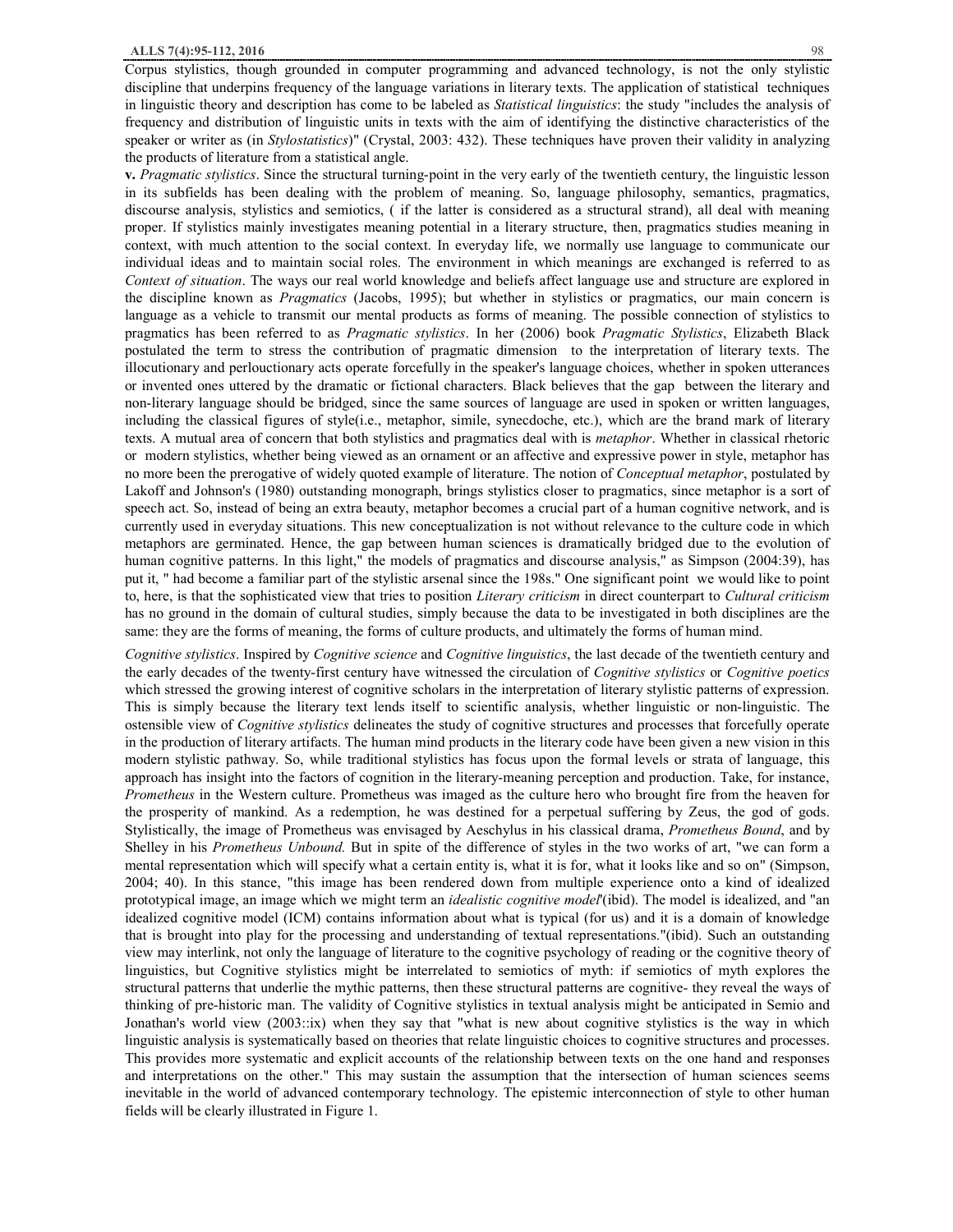

Figure 1. Stylistic Interdisciplinary Conceptual Areas

Off course, this study is neither a comprehensive schema for all the stylistic mainstream activities that have emerged during the twentieth century and later, nor a brief history of stylistic mainstream activities in their chronological eras. What matters to this study is the stylistic products derived from the interrelatedness of style to the spectrum of human sciences in the modern epoch. One point to be stressed, here, is that the developmental progression of human mind is not a haphazard process, but a dialectical one: every phenomenon consists of opposing forces; when one force is defeated by the exponent force, this epistemic process definitely leads to a constant change, and the history of dialects is the history of human intellectual evolution, and necessarily the history of philosophy. The history of linguistics, to my mind, is a sequence of cognitive transfers. One more point to be delineated, here, is that the ever-growing visions, methods and findings of stylistics stress the fact that the ever-green stylistic tree has the capacity to generate new insights in theory and practice.

#### **2. Aesthetic stylistics: a new stylistic vision**

A close reading of the above reviewed stylistic approaches has undoubtedly shown that none of these mainstream activities has been interlinked to *Aesthetics* or *Philosophy of beauty*. Though the aesthetic value of a literary artifact, as a deviant construction, has become the highest value on the scale of values in the language of literature, this value is not yet explored from a purely philosophical stance. Language, culture and philosophy are the most revealing products of human mind. If language is the system of interrelated options of symbols that transmits man's aesthetic experience and aesthetic judgment, then, this experience is moulded in a given culture code. So, the inquiry that arises in the mind: What is really *Aesthetic stylistics*?

In the odyssey of methods, approaches and theories of linguistics in the twentieth century, stylistics emerged as orientation to investigate the imaginatively verbal works of art from a linguistic standpoint. Stylistics yet is not the prerogative of literature domain; the intersection of style with other epistemic human fields has resulted in the rebirth of hybrid sub-fields of stylistics. So, it is not strange to witness the marriage of stylistics and aesthetics. *Aesthetic stylistics* (henceforth *A*s) is a trend aiming at exploring the complex networking of language variations in a text in terms of aesthesis, i.e., philosophy of beauty. The new approach consists of two main circles: the *linguistic description* and the *aesthetic interpretation*. The *linguistic description* is an account of the language variations encoded in the text. These aspects of style might form a salient phenomenon; they might form a phenomenon of deviation, choice or frequency in the text. The linguistic description cannot be accomplished without recourse to a specific linguistic theory or a linguistic model as a definite theoretical grid. Any linguistic framework with clear-cut procedures is valid for descriptive analysis.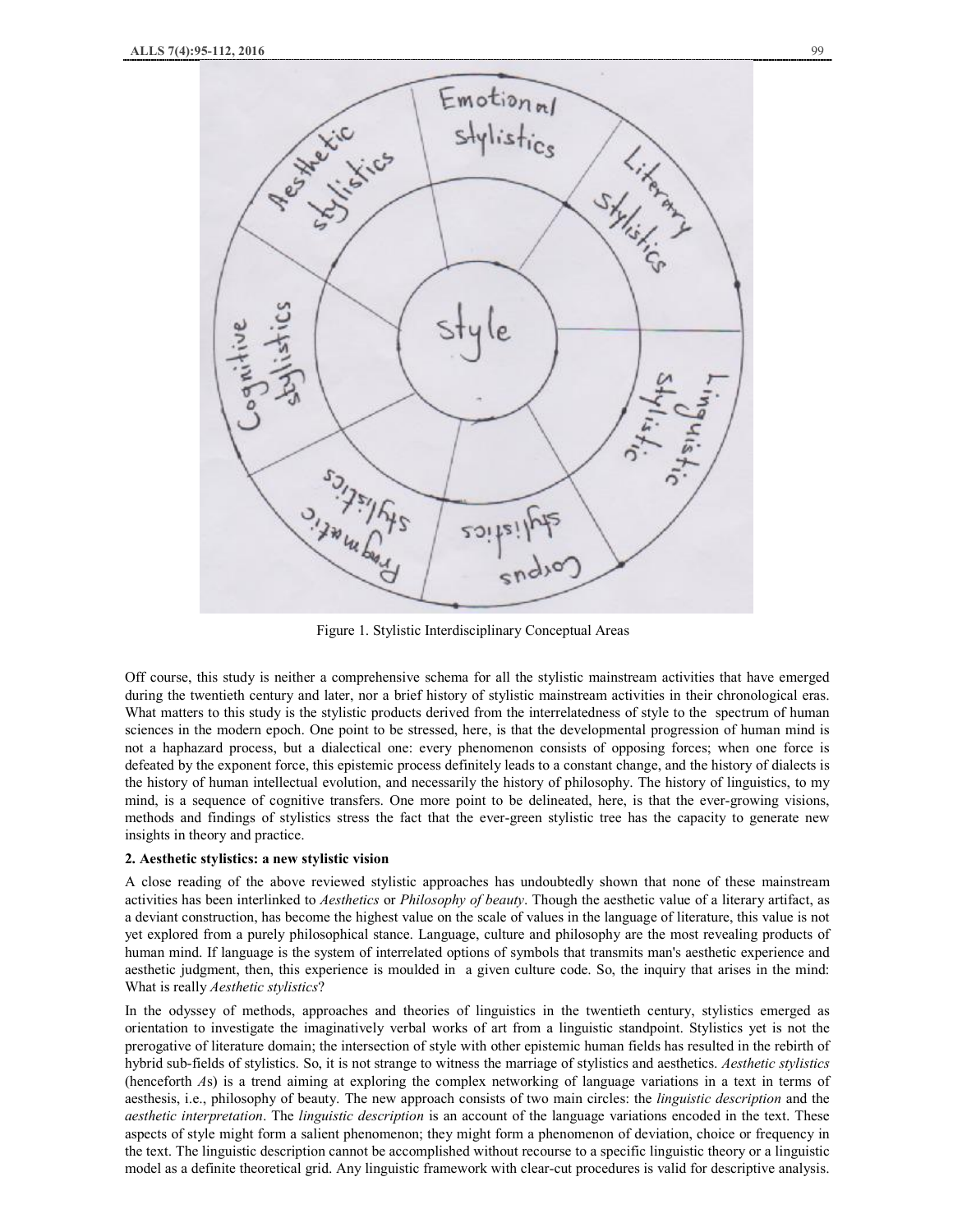A descriptive investigation as such may precede or come along with the aesthetic interpretation. In this light, the linguistic form is directed to sustain the aesthetic form; in the analytical process the two forms will be reciprocally interlinked, as clearly structured in Fig. 2



Figure 2. The Two interlinked circles of Aesthetic stylistics

The *aesthetic interpretation* is a phase in which the linguistic findings will be interpreted aesthetically. If the language of a literary text, for instance, forms a sort of aesthetic distortion to the norms of the standard language in terms of the Prague Linguistic Circle, then this language serves an aesthetic interest on the side of the writer/speaker. As with the descriptive analysis, the aesthetic interpretation will be bound to a specific theory of beauty. The history of ideas has proven the advanced paradigms of philosophy of beauty from Plato to Santayana. So, in order not to be a set of cursory or exerted notes on the descriptive description, the aesthetic interpretation should be framed within a definite aesthetic coherent system of ideas.

In certain stylistic studies and academic papers, the two phases might operate in a divergence: there is a haphazard connection between the linguistic finding and the critical interpretation. In order to avoid such pitfalls, the two stages of analysis should be interlinked by a definite hypothesis; therefore, the whole interpretative process would flow through a scientific and objective channel. Whether the aesthetic judgment is subjective (intuitive) or objective (scientific) is debatable. What matters, here, is that our linguistic analysis should be structural since it is grounded in the linguistic science of language.

The term *Aesthetic stylistics* might be circulated in the literature of modern stylistics to assert the aesthetic function of language as in the literary and linguistic corpus of the Moscow and Prague circles in the first mid- twentieth century. In his ( 1981) book, *Linguistic Theory and Structural Stylistics*, Taylor thinks that "great importance was given to the choice and artistic arrangement of words" and " such a practice is seen as *aesthetic stylistics*, [ The italics are mine], as it is ornamental in its approach." Sure, this was the main concern of structural schools whether in Europe or in the United States of America. Figures of style were envisaged into a new vision; they were looked at as new powers in the creation of aesthetic style, and not *ornamental* as Taylor has put it. Moreover. The form and content, in the classical theory of rhetoric, are two separate processes, whereas in the modern structural theory, the term *structure* refers to the hierarchically systematic arrangement of constituents in the span.

*Aesthetic stylistics*, being a term, might have been circulated in the literature of stylistics; our approach is entirely different in nature, technique, and application. Our approach, as the elucidation here above has shown, has nothing to do, for instance, with Taylor's cursory term: the term in Taylor (1981) refers to the *poetics* of the *Formalist school*, more specifically to Jacobson's linguistic paradigm in the interpretation of text- linguistics. Our orientation is a dyadic process: a linguistic analytical process that leads to an aesthetic critical interpretation; the whole process is based on the selected data for analysis. But a question may come to one's mind here: Is *Aesthetic stylistics* a merely theoretical grid? Any theory may prove its validity by and through application: our orientation is applicable in the sense that it can be applied, not only to literary artifacts as in *Literary stylistics*, but also to other discourses, including the divine manuscripts.

The dyadic process followed by our approach might bring to the reader's awareness Austin's *Stylistic criticism*. In his study, *Constraints on syntactic rules and the style of Shelley's Adonais*, Austin has followed a triadic process in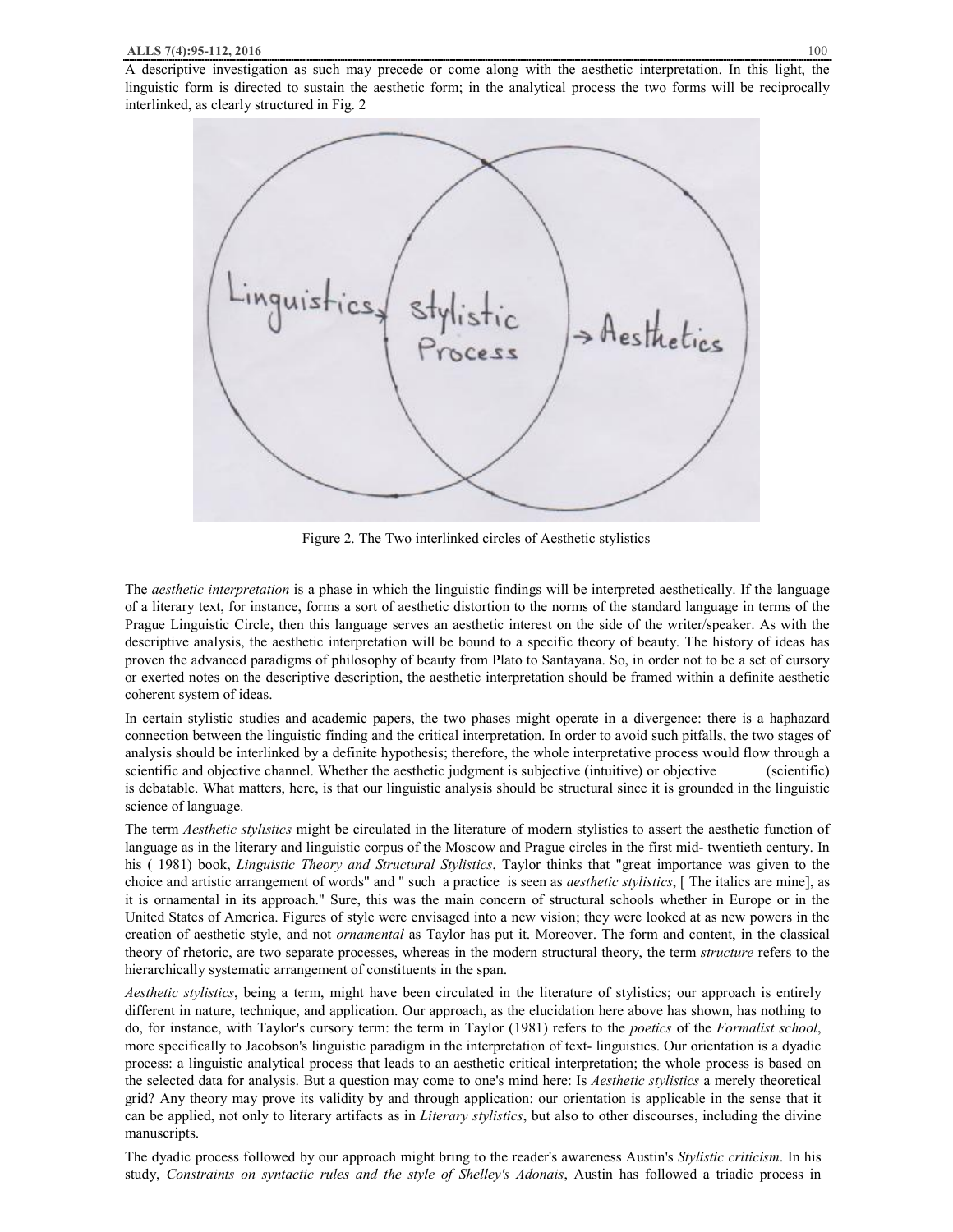#### **ALLS 7(4):95-112, 2016** 101

analyzing the syntactic structures of Shelley's elegy on the death of John Keats, with recourse to Chomsky's generative linguistics as a theoretical grid (see in Freeman, 1980:138-165). However, Austin's critical interpretation has nothing to do with the philosophical impulse. Simply say, Austin has stressed the nature of the thematic structure rather than the philosophical one, in spite of the fact that Shelley's poetic discourse is fundamentally a philosophical one. Apparently, Austin's analysis of Shelley's *Adonais* has served as a model for the so-called *Stylistic criticism* in theory and practice. Our theoretical framework may pave the path to investigate a set of verbal works of art linguistically and aesthetically, as shown in the stylist practice.

One final point to be clarified before going a step further in our analytical process, that is, the distinction between the two terms, *Aesthetics* and *Aestheticism*. Morphologically, both terms are derived from the Ancient Greek word ( aisthetikos, meaning *perceiving, feeling, sensing*). In etymology and nature, these derived terms are distinctive in certain veins. *Aesthetics*, or the philosophy of beauty, is "the study of beauty and taste. It is about interpreting works of art and art movements or theories. The term also used to designate a particular style" (Aesthetics, 2016). The term is also applied to cultural objects(ibid). The term could be traced back to classical philosophy. In modern aesthetic philosophy, it was Baumgarten (1714-1762), the German philosopher, who developed a new insight in the word to mean *taste* or sense of beauty, instead of sensation, as in ancient Greek. The German aesthetic philosopher defined *taste*, in its wider sense, as "the ability to judge according to the senses, instead of according to the intellect. Such a judgment of taste he saw as based on feelings of pleasure or displeasure. A science of aesthetics would be, for Baumgarten, a deduction of the rules or principles of artistic or natural beauty from individual ' taste'"( Alexander Gottlieb Baumgarten, 2016). One may comprehend a sense of contradiction to relate the structural or linguistic description which is seminally scientific to a theory of beauty which is fundamentally individual. We presume that both structuralism and aesthetics are not haphazard ways of analysis; they operate in accordance with rules or principles deducted from a given work of art. Both accentuate that a work of art encompasses an aesthetic value more than socio-political ones; the work is an aesthetic universe by itself.

As an intellectual movement, *Aestheticism*, or Aesthetic movement holds the same epistemic view of *Aesthetics* concerning the work of art as an aesthetic- carrier. Chronologically, the movement started in Europe during the nineteenth century. As with Baumgarten in Aesthetics, it was Oxford professor Walter Pater who developed the term since he believed in living life with an ideal beauty. In consequence, the slogan *Art for Art's Sake* was influentially practiced in arts, literature and actual life. Aestheticism became a widely held term in artistic works of the nineteenth century painters, writers and philosophers, as in Leighton's publication, *On Form: Poetry, Aestheticism and the legacy of a Word* (Aestheticism, 2016). The ultimate lesson of the artists and writers of aesthetic style was to profess that the arts should provide refined a sensuous pleasure, rather than convey a moral or sentimental message. Hence, it is no wonder to have a poet like Keats, not Shelley, as an aesthetic model and a source of inspiration for the mid-nineteenth century writers and painters.

In the setting of the mid-nineteenth century, *Aestheticism* was circulated and interlinked to other intellectual and artistic movements such as *Symbolism* in literature and *Impressionism* in painting. So, the seeds of Aestheticism were blooming in the works of the Prague Linguistic Circle as that of Mukarovsly. Our approach, therefore, will have recourse to both *Aesthetics* in the critical judgment, and *Aestheticism* in the linguistic phase in analyzing literature and culture- such an assumption may bring the aesthetically violated style in terms of linguistics to the philosophy of pleasurable beauty.

One critique we would like to posit to the previously discussed trends is that these stylistic theoretical trends are valid in touching certain aspects of style and functions of language, but they have not scrutinized the philosophical stance. As a counterpart view, our orientation will come to fill the gap and do the task. This approach, off course, will not be the last adventure in exploring the aesthetics of texts; the process of human mind in producing and comprehending new visions is endless, and this may sustain the assumption that stylistics is an ever-green blooming tree. To recapitulate, *Aesthetic stylistics* is a linguistic approach in which the descriptive analysis of an artistic discourse will be correlated to the aesthetic interpretation, based on the theory of beauty.

To show the validity of *Aesthetic stylistics* in describing a literary text linguistically, and interpreting it aesthetically, John Keats's Ode, *Ode on a Grecian Urn* and Kabbani's Maritime Poem will be chosen as linguistic data for the analytical process. The poetic texts will be scrutinized in terms of Halliday's linguistic theory. In his out breaking study, *Descriptive Linguistics in Literary Studies*, printed in 1964, and reprinted in Freeman (1970: 57-72), Halliday shows the uses of linguistic theory in unraveling different features in the language of literary texts. He explains the primary structure of the English nominal group which consists of (M) H (Q): a head, which may or may not be preceded by a modifier and followed by a qualifier(59). Halliday delineates the nominal group pattern by introducing the notion of *rank shift*, so "nearly everything occurring in the qualifier is rank shifted: that is, is of a rank ( in fact always clause or group) above or equal to the unit in whose structure it is operating ( here the group)"( ibid). So far the notion of the modifier is concerned, Halliday thinks that the modifier is "an ordered sequence of words (the word being the unit immediately blow the group in rank), proceeding from the most grammatical to the most lexical" ( ibid). Hence, the notion of *lexicogrammar* is central to Halliday's coherent system of ideas; grammar ('lexicogrammar') is the level of wording, while semantics is the level of meaning (1980:19). The main concern of the stylistic analysis in terms of SFL is the *text*. The text, for Halliday and Hasan (1976:1-3) is " a unit of language in use; a semantic unit- a unit not of form but of meaning." The concept of *texture* is a term used to express "the property of 'being a text', so a text has texture"(ibid).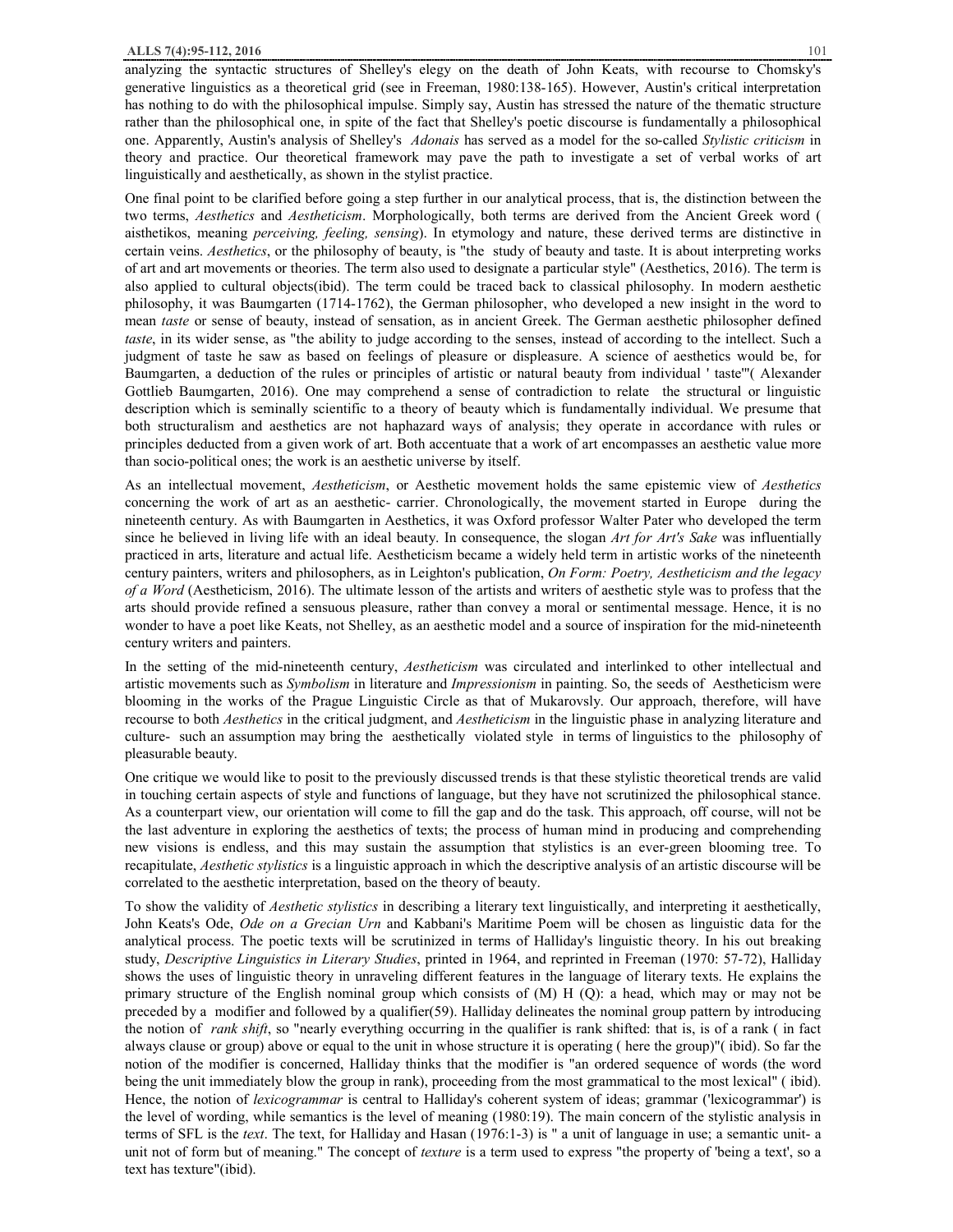In his explanation of the nature of metaphor in Functional Grammar (FG), Halliady is on the belief that metaphor is " the variation in the expression of meaning" (1985: 320), and the "lexical selection is just one aspect of lexicogrammatical selection, or ' wording'; and that metaphorical variation is lexicogrammatical rather than simply lexical"(ibid). Halliday, furthermore, stresses the grammatical dimension of metaphor, so, "there is a strong element in rhetorical transference; and once we have recognized this we find that there is also such a thing as grammatical metaphor, where the variation is essentially in the grammatical forms although often entailing some lexical variation as well." Halliday, furthermore, has classified metaphors into two categories: metaphors of transitivity (ideational metaphors), and metaphors of mood and modality ( interpersonal metaphors). Transitivity, being a concept of the Hallidayan linguistic paradigm (1980:101), "specifies the processes that are recognized by the language, and the structure in which they are expressed." These processes are represented by the structure of the clause. In the light of Halliday's *hierarchical grammatical constituency,* the group is a small grammatical unit in a larger grammatical unit, i.e., the clause. This elucidation will form the basis for the linguistic description or the linguistic circle, which will be interlinked to the aesthetic circle.

The aesthetic form, on the other riverside, will be interpreted in terms of Kant's *Aesthetics*, more specifically, his *Critique of the Aesthetic Judgment*. Kant has divided the process of aesthetic judgment into certain *moment*s. The first moment or axiom is that "aesthetic judgment is free or pure of any such interests. *Interest* is defined as a link to real desire and action. When saying, "That is a beautiful sunset," our saying involves an aesthetic judgment (or "judgment of taste"). Such a judgment is disinterested, meaning that we take pleasure in something because we judge it beautiful"(Immanuel Kant, 2016). The second Kantian moment or axiom is that "aesthetic judgment behaves universally. If I judge a certain landscape to be beautiful, then, I implicitly demand universality in the name of *taste*"(ibid). *Purposiveness* is the third Kantian moment or axiom. Kant argues that "beauty is equivalent neither to utility nor perfection, but still purposive. Beauty in nature, then, will appear as purposive with respect to our faculty of judgment, but its beauty will have no ascertainable purpose"(ibid). This is why beauty is pleasurable since, Kant argues(ibid), "pleasure is defined as a feeling that arises on the achievement of a purpose, or at least, the recognition of purposiveness." The fourth and the last axiom of the Kantian aesthetic paradigm is that of necessity. Kant thinks that " the judgment does not either follow or produce a determining concept of beauty, but exhausts itself in being exemplary precisely of an aesthetic judgment(ibid). The necessity of judgment is grounded upon " common sense," by which Kant means a priori principle of our taste, that is, our feeling for the beautiful"(ibid). This elucidation will form the framework for the aesthetic circle. The two circles of the textual analysis will be conjoined to realize the stylistic merit(s) of the whole text. Hence, the linguistic statement will be sustained by the aesthetic interpretation.

#### **3. Aesthetic Stylistics at Work**

To start our analytical process, let us take first the poetic text of Keats, *Ode on a Grecian Urn* ( quoted in Barnard, 1973:344-6), as a point of departure.

> Ode on a Grecian Urn 1 Thou still unravished bride of quietness, Thou foster-child of silence and slow time, Sylvan historian, who canst thus express A flowery tale more sweetly than our rhyme: What leaf-fringed legend haunts about thy shape Of deities or mortals, or of both, In Tempe or the dales of Arcady? What men or gods are these? What maidens loth? What mad pursuit? What struggle to escape? 10 What pipes and timbrels? What wild ecstasy?

#### II

Heard melodies are sweet, but those unheard Are sweeter; therefore, ye soft pipes, play on; Not to the sensual ear, but, more endeared, Pipe to the spirit ditties of no tone; Fair youth, beneath the trees, thou canst not leave Thy song, nor ever can those trees be bare; Bold Lover, never, never canst thou kiss, Though winning near the goal- yet, do not grieve: She cannot fade, though thou hast not thy bliss, 20 For ever wilt thou love, and she be fair!

III

Ah, happy, happy boughs! That cannot shed Your leaves, nor ever bid the Spring adieu;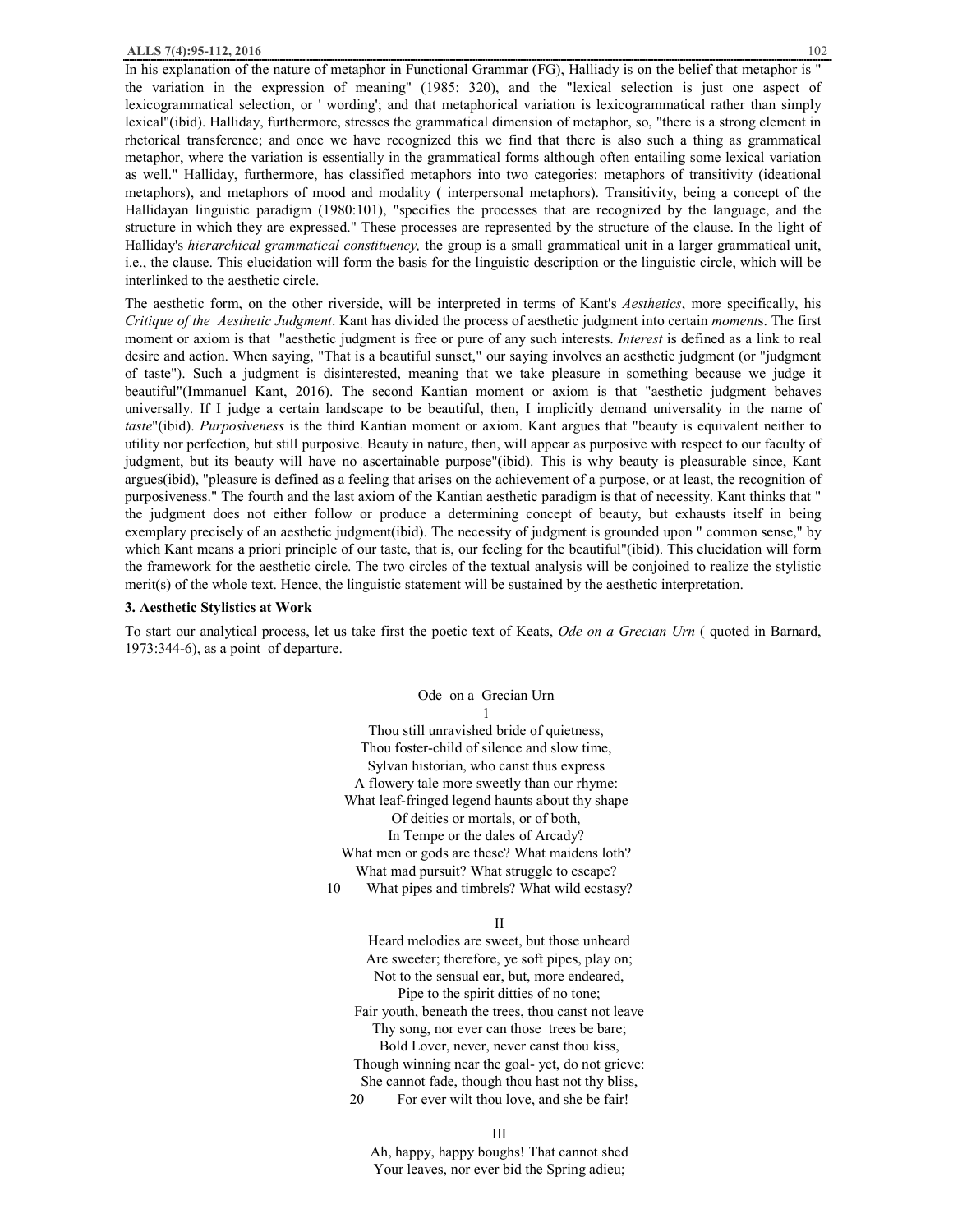And, happy melodist, unwearie'd, For ever piping songs for ever new; More happy love! more happy, happy love! For ever warm and still to be enjoyed, Forever panting, and forever young-All breathing human passion far above, That leaves a heart high- sorrowful and cloyed, 30 A burning forehead, and a parching tongue.

IV

Who are these coming to the sacrifice? To what green alter, O mysterious priest, Lead'st thou that heifer lowing at the skies, And all her silken flanks with garlands dressed? What little town by river or sea shore, Or mountain-built with peaceful citadel, Is emptied of this folk, this pious morn? And, little town, thy streets for evermore Will silent be; and not a soul to tell 40 why thou are desolate, can e'er return.

V

O Attic shape! Fair attitude! With brede Of marble men and maidens overwrought With forest branches and the trodden weed; Thou, silent form, dost tease us out of thought As doth eternity: Cold Pastoral! When old age shall this generation waste, Thou shalt remain, in midst of other woe Than ours, a friend to man, to whim thou say'st, ' beauty is truth, truth beauty, -that is all 50 Ye know on earth, and all ye need to know.'

Taken into consideration the frequent reoccurrence of lexicogrammatical units in Keats's Ode, Table.1 has shown the predominance of the nominal group pattern in the poetic texture in analysis. More importantly, the nominal group is of different sub-categories.

Table 1. The nominal group sub-categories in Keats's *Ode on a Grecian Urn* 

| H                | (M)H                   | H(Q)                    | $(M)H$ Q)                    |
|------------------|------------------------|-------------------------|------------------------------|
| mortals $(5)$    | Sylvan historian(3)    | maiden $\text{loth}(8)$ | still unravished bride of    |
| Tempe(7)         | A flowery $tale(3)$    |                         | quietness $(1)$              |
| men(8)           | Our rhyme $(3)$        |                         | foster-child of silence and  |
| $\text{gods}(8)$ | Leaf-fringed           |                         | slow time $(2)$              |
| struggle $(9)$   | Legend(5)              |                         | thy shape of deities $(4-5)$ |
| pipes $(10)$     | Mad pursuit(9)         |                         | the dales of Arcady(7)       |
| timberls(10)     | wild ecstasy $(10)$    |                         |                              |
|                  |                        |                         | the spirit deities of no     |
|                  | heard melodies $(11)$  |                         | $\text{tone}(14)$            |
|                  | ye soft pipes $(12)$   |                         |                              |
|                  | the sensual ear $(13)$ |                         |                              |
|                  | fair youth $(15)$      |                         |                              |
|                  | the trees $(15)$       |                         |                              |
|                  | thy song $(16)$        |                         |                              |
|                  | those trees $(16)$     |                         |                              |
|                  | bold $lower(17)$       |                         |                              |
|                  | the goal $(18)$        |                         |                              |
|                  | thy bliss $(19)$       |                         |                              |
|                  | happy boughs(21)       | a heart high-           |                              |
|                  | your leaves(22)        | sorrowful and           |                              |
|                  | the Spring $(22)$      | cloyd(29)               |                              |
|                  | happy melodies(23)     |                         |                              |
|                  | piping songs(24)       |                         |                              |
|                  | happy $love(25)$       |                         |                              |
|                  | happy $love(25)$       |                         |                              |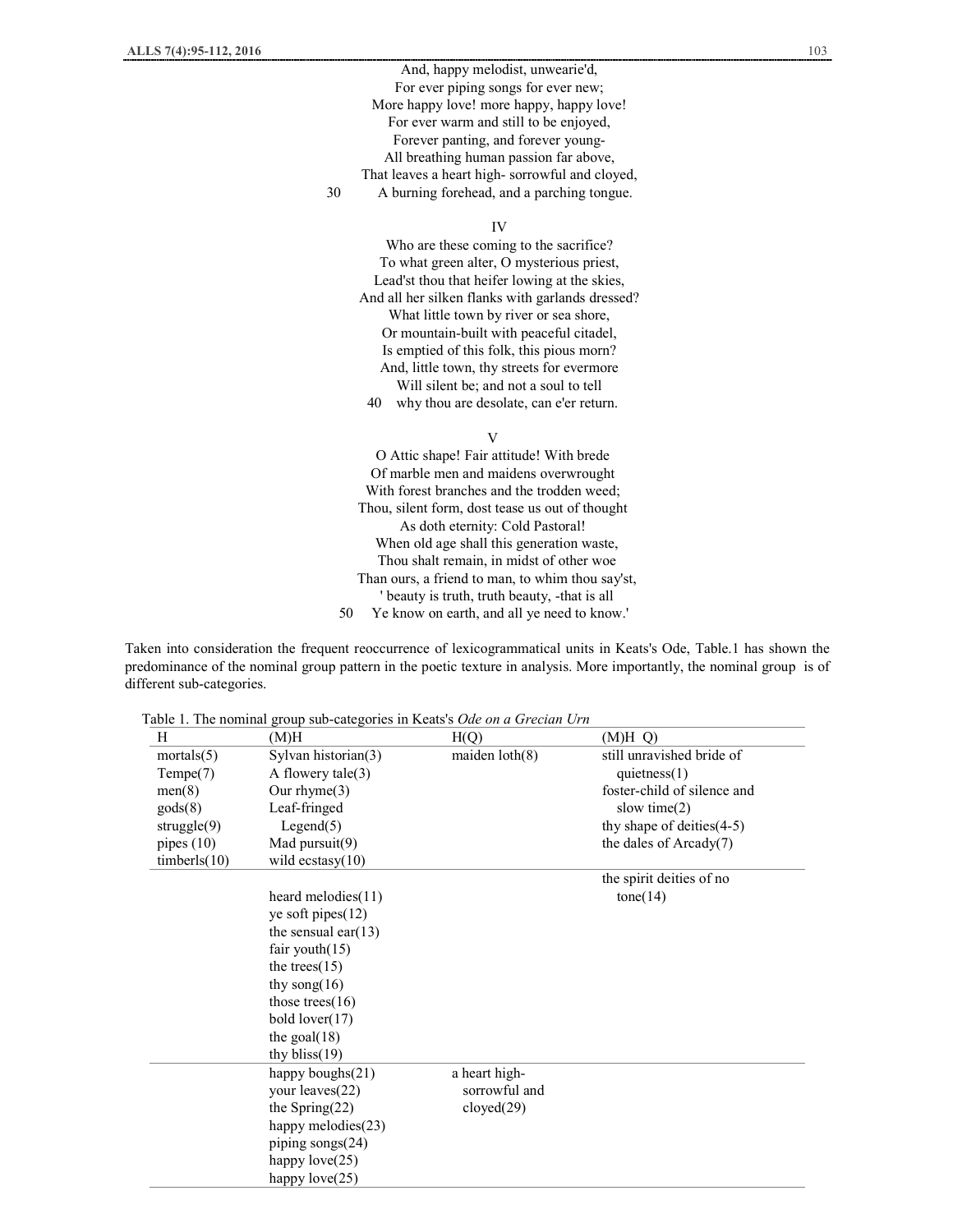|                                                                                | all breathing human<br>passion(28)<br>a burning<br>forehead $(30)$                                                                                                                                                                                                      |                                                                           |  |
|--------------------------------------------------------------------------------|-------------------------------------------------------------------------------------------------------------------------------------------------------------------------------------------------------------------------------------------------------------------------|---------------------------------------------------------------------------|--|
|                                                                                | a parching tongue $(30)$                                                                                                                                                                                                                                                |                                                                           |  |
| river(36)                                                                      | the sacrifice $(31)$<br>green alter(32)<br>mysterious priest(32)<br>that heirer $(33)$<br>the skies $(34)$<br>her silken flanks(35)<br>little town(36)<br>sea shore(36)<br>peaceful citadel(36)<br>this $folk(37)$<br>this pious morn $(37)$<br>little town(38)         | garlands<br>dressed(34)<br>mountain-built<br>with peaceful<br>citadel(36) |  |
| thought(44)<br>beauty(49)<br>truth(49)<br>truth(49)<br>beauty(49)<br>earth(50) |                                                                                                                                                                                                                                                                         | maiden<br>overwrought(42)                                                 |  |
|                                                                                | attic shape $(41)$<br>fair attitude(41)<br>a brede $(41)$<br>marble men $((42)$<br>forest branches(43)<br>the trodden weed(43)<br>silent form(44)<br>$\text{eternity}(45)$<br>Cold Pastoral(45)<br>old age(46)<br>this generation(46)<br>other woe(47)<br>a friend (48) |                                                                           |  |

Regardless of the pronouns which serve as substitutes for the agents in the beginning of the clause structures, out of the total 75 noun groups scattered throughout the five- stanza Ode, no less than 50 noun groups consisting of (M) H. It is of significance to point out that the verbal and the prepositional groups in the text include in their grammatical constituency a set of nominal phrases, as in, *Pipe to the spirit ditties of no tine*,(14) *beneath the trees*,(15) *thou canst not leave/ thy song*, (15-6) *that is all/ ye know on earth* (50). The question that comes to one's mind here: What are the distinctive characteristics of these nominal group categories?

It is of no great effort to suggest that the nominal groups in the Ode are static rather than dynamic, or else what motion or act could be detected in groups like, *sylvan historian*, *green alter*, or *this pious morn*? These static or silent painting will be of significance to the aesthetic interpretation of the Ode, as we shall see. The second stylistic feature is that the nominal groups are *paradoxical* in formal structure. The first two noun groups in the onset of the Ode realize two groups in paradox- *still unravished bride of quietness*,(1) and *foster-child of silence and slow time* (2). Both groups are of (M)H(Q) category. At the same time, the earlier stanza also witness another instance of paradox: while the speaker stresses the tranquility of the urn by diction like *still*, and *silence*, he calls it *historian*, which has the ability of telling stories. Paradox, viewed as a stylistic device, can be detected in the Relational clause, in terms of Halliday's FG, where the relational process is that of *being*. Once more, the paradox is between the *unheard melodies*, which are *sweeter* than *heard melodies*. Not only that , there is a paradoxical distance between" *the sensual ear*", meaning *physical,* and " *the spirit ditties of no tone*."

The language of the Ode, in general, and the noun group, in specific, witness language economy; the language is compact, captious and *intense*. What lies behind a nominal group like *wild, ecstasy*, is that entire pleasure aroused by seeing the marble urn, or the artistic form that creates that sense of beauty. What lies beneath the texture of the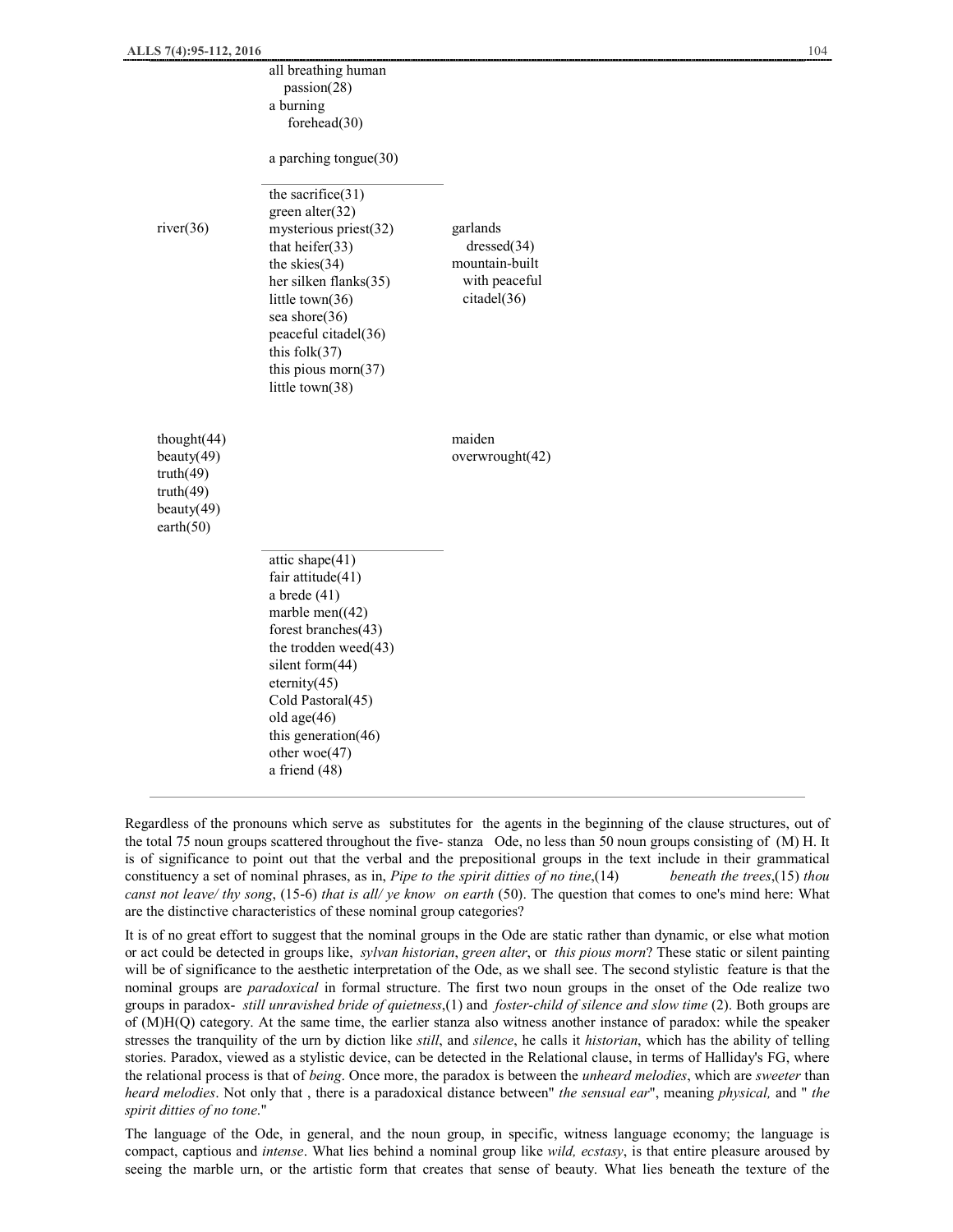Relational clause, *Beauty is truth, truth beauty,* in spite of the lexicogrammatical complexity raised by this line of verse, is the aesthetic experience, which will be comprehensively explored in the second cycle of the stylistic analytical process. This point may lead us to investigate the Ode in terms of philosophy of beauty. Relevant to this merit is the metaphoricity of the language: in these metaphorical modes of expression, there is "variation in the expression of meaning; and this variation is lexcigrammatical rather than simply lexical" (Halliday, 1985:320). Put it another phrase, the representation of the physical or human nature is incongruent, which gives the Ode its entire aesthetic value as a work of art. So a synesthetic metaphor like, "sylvan historian," is an incongruent form of intersensory combination of greenery( colour) and physicality (human). In the process, the association of a human feeling as (happy) to an abstract as ( love) may create that metaphorical mode of expression, i.e., *happy love* (25), which is repeated more than once in the structure of the Ode. The function of the synesthetic imagery is to transmit the senses of sound, light, and colour. One more metaphorical mode lies in the transience from the pleasure of the body by the metaphorical nominal group "sensual ear*,"* to the spiritual kingdom by *the spirit ditties of no tone*. This aesthetic tension may bring more depth and richness to the texture of the Ode.

The two stylistic characteristics of paradox and intense are correlated to a third characteristic, i.e., *permanence.* Though not explicit in the surface structure of the Ode, it can be inferred from the deep Ode's texture. In the Ode's structure, there scatter clusters of words and noun groups effectively function as summoning for sensuality and physical pleasure, which ultimately pave the pathway to the speaker to realize - that beauty is the only truth man should know on earth. Behind such summoning resides the ravish desire for permanence: it is the human cry for the aesthetic good things to stay forever in that ever transient universe. The three stylistic domains of Keats's Ode can illustrated in Fig. 3



Figure 3. The Tripartite stylistic Domain of Keats's *Ode on a Grecian Urn* 

All this process of transience form physicality to spirituality, all this rivalry and *wild ecstasy* is transmitted to the reader by the power of art and its material form, i.e., the Grecian urn. There is a source of binary opposition between the two contradictory human phenomena in the poetic texture, namely, the transient and the permanent. But this is not the whole story: created by the sensual chosen diction in the poetic texture, the tone itself holds a sense of uncertainty. This point needs more explanation.

Analyzing the structure of the first stanza from a stylistic stance shows that this poetic form constitutes two distinctive divisions: the first division is a set of invocations to the marble shape in form of a sequence of nominal groups. The second division constitutes six interrogative structures of different length and syntax. The answerable sequence of questions raised in the beginning of the Ode's discourse gives the hint that though Keats is aesthetic in his sensibility and humanistic in his world view, he is still skeptical whether things in the world are real or merely a vision, whether things are transient or permanent. If we comprehend the skeptical mind of the poet; therefore, it is no wonder to detect this variety of questioning and negation throughout the veins of the Ode(s). In one letter (quoted in Sendry and Gianone,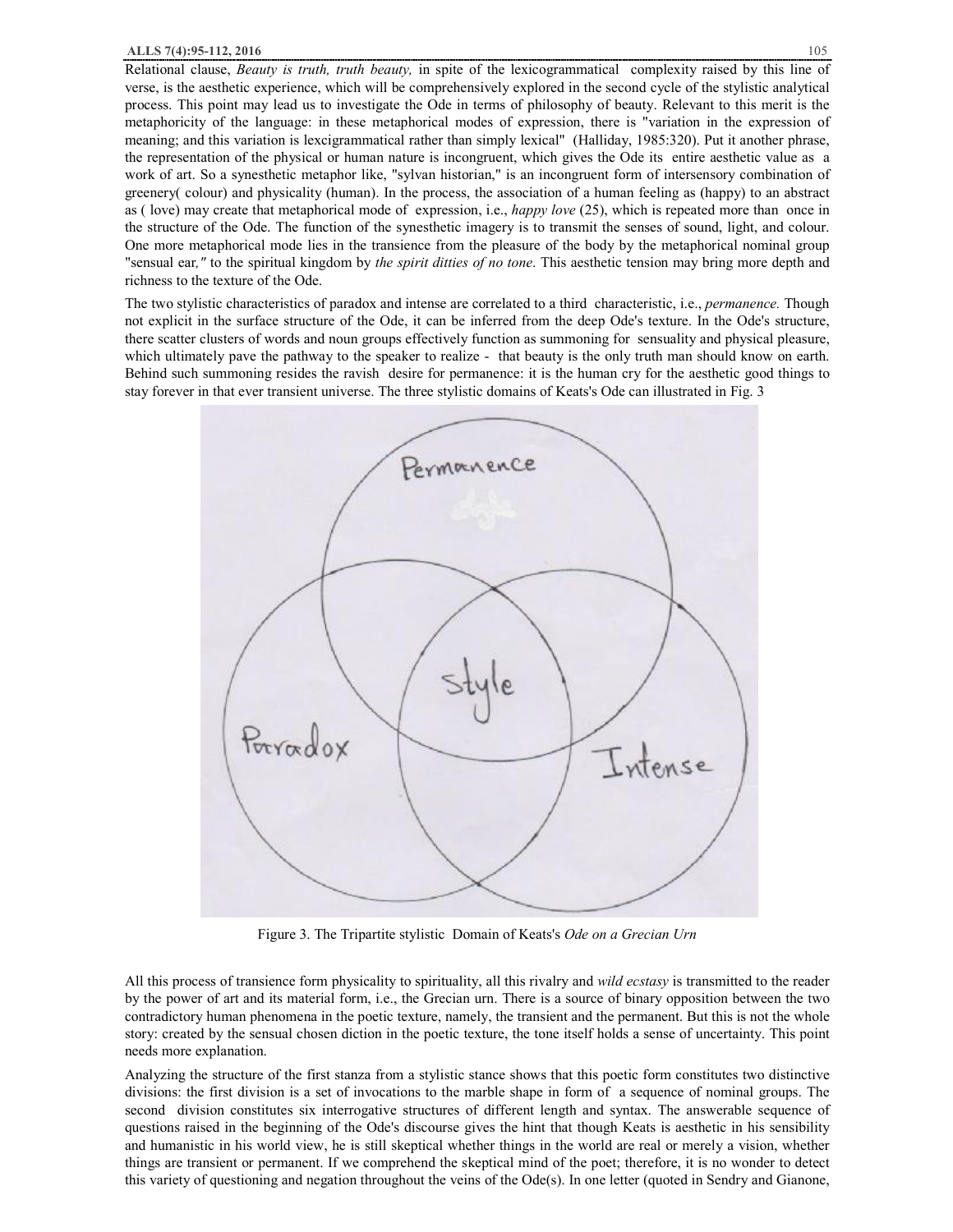1968: 62-30), Keats wrote: " I have not one idea of the truth of any of my speculations." Skepticism of the poet is asserted in his letter to his brother George, dated on December 31, 1818): "I never can feel certain of any truth." But instead of comprehending the phenomenal world through constructive reasoning, he had recourse mostly to the wings of imagination to enter the paradise of Flora, the paradise of Beauty.

Epistemically, Keats's Odes are but aesthetic variations on humanistic dichotomies, like life/death, light/dark, reality/dream, ecstasy/pain, etc. In *Ode on a Grecian Urn*, the real/visionary impulse in salient. What remains of the Ode is but poetic variations on the merits of the figures engraved into the marble urn. The invocation turned from the Grecian urn as one aesthetic unit to the details of the figures themselves. Though the style is impassioned, it is still descriptive. Binarism becomes an organic part of the Ode's style. This is clearly envisaged in third stanza (lines 15-20). So, though the *bold lover* cannot kiss his beloved, she is still *fair*. This crescendo motion and emotion is transmitted by a set of nominal groups, like *fair youth*, *bold lover*, *thy bliss*, with the prepetition of the adjective *happy,* and the Relational clause, *she be fair,* which charge the whole setting with the tone of ecstatic moment and energetic powers.

The lines of verse (31-40) with all their nominal groups are but an extension of the energetic processes of life envisaged in the urn. From a semiotic standpoint, these marble figures and all the performed daily acts are the artistic representations of reality: there is a symmetrical parallelism between the structure of art and the structure of reality. This Attic ( not Greek) marble urn which is full of marble men and maiden is a sign standing for the whole energetic life in its daily activities and rituals, and even in its quest for beauty as the sole truth on earth. This may give a misunderstanding clue that art is a straightforward copy of reality. Art, to my mind, is the re-creation of reality in an artistic vision. In this light, forms like, *mysterious priest*, *green alter, that heifer lowing at the skies*, *the pious mor*n, and the like are the forms of real life. Though the process is that of pious parody, the thematic structure has nothing to do with specific divinity, and this may attribute to the Ode its universality as an aesthetic experience.

One point is to be stressed concerning the style of the Ode. Though the impassionate impulse overwhelms the veins of the Ode, the poet's style is fundamentally objective: the poetic discourse is almost directed towards the entirety of the marble urn with the figures engraved in it. The nominal groups since the onset of the Ode like, *unravished bride of quietness, Sylvan historian, attic form, fair attitude,* and *silent form,* are impersonal noun groups, impersonal metaphors- they are essentially descriptive rather than emotive in construction. The impersonal style in most of Keats's Odes has come to be referred to as *Negative capability.* The term, first postulated by Keats, is used to mean "the ability to experience life without attempting to impose one's personality upon it" (Gilbert, 1965:72-3). The only stance that refers to the speaker's individuality might be through the sensing clause," Thou, silent form, dost tease us of thought/as doth eternity: Cold Pastoral!"(44-5). Abstracts cannot be seized by the empirical or experimental mind. Using the comparative *as* to compare the urn to eternity might give the sense that both spheres (eternity and the urn) are the creation of human vision, and not the product of factuality. Whether the experience of the urn is a real or an imaginary one is not the quest of this study. What is important is the ode itself as an artistic creation transmitting an esthetic experience encoded into clusters of nominal groups, which are fundamentally metaphorical patterns of expression.

Now, we are in position to interconnect the descriptive form to its aesthetic form. But before going a step further, it is of interest for this study to highlight the concept of *Romanticism* from a philosophical stance, taking into consideration the German roots of the term. The Western cultures witnessed dramatic changes in the intellectual, aesthetic and literary sensitivity from the late eighteenth century to the mid- nineteenth centuries. The new orientation or *Romanticism* is realized as a strong reaction against the rigid premises and conventions of *Classicism.* The movement was strongly embedded in the disciplines of arts, literature and music. Romanticism focused on emotion as an emblem of aesthetic experience. In addition, it was the epistemic revolt that exalted the creative impulse and the value of art. The Romantics variously exalted the subjective, the picaresque, the supernatural, the spontaneous, and the visionary. The authentic change occurred because of that cognitive shift from objectivity to subjectivity. It was Kant's idea which unraveled that "human beings do not see the world directly, but through a number of categories. Romanticism might be degraded in modern scientific ages for its excessive emotionalism and self- nihilism. In reality, Romanticism is a philosophical and epistemic movement which emphasizes emotional self-awareness as necessary pre- condition to improving society and bettering the human condition( see The Basics of philosophy, 2008). Romanticism is basically interlinked to the German idealism and Kantianism. The Kantian perspective draws heavily on viewing the world in a subjective way, but this view has a sense of objectivity, since feelings of pleasure and sorrow can be *universal responses* to certain *stimuli*. The use of *responses* and *stimuli* in this philosophical coherent system of ideas might give the aesthetic experience a psychological dimension, which is universal in trend.

The poet who developed a gorgeously aesthetic vision through an aesthetic experience is John Keats (1795-1821). On the side of philosophy, the philosopher who is mainly interested in *Aesthetics* is Immanuel Kant ( 1724- 1804). Both the German philosopher and the English poet deal with the doctrine of Beauty from a romantic stance. Both believe in the Imagination as a creative, spontaneous and self-active faculty. The faculty is the *author* of all the free forms of possible intuitions. For Kant, it is the perceiver or the beholder" through processing of the productive imagination," who has the power to create the " phenomenal world" (Rajpoot, 2016 ). Likewise, Keats believes in the *authenticity of imagination*  in the artistic creation. So Keats:" I am certain of nothing but of the holiness of the Heart's affection and the truth of Imagination" ( see Abrams, 1987: 1871).

Moreover, the philosopher and the poet deal with the aesthetic experience as a self-reflective judgment. The human perception, in the Romantic impulse, is directed towards the object as pleasurable. In other phrase, the experience is mainly concerned with the self-reflection of feeling; it is the delight of sensation. What matters in the aesthetic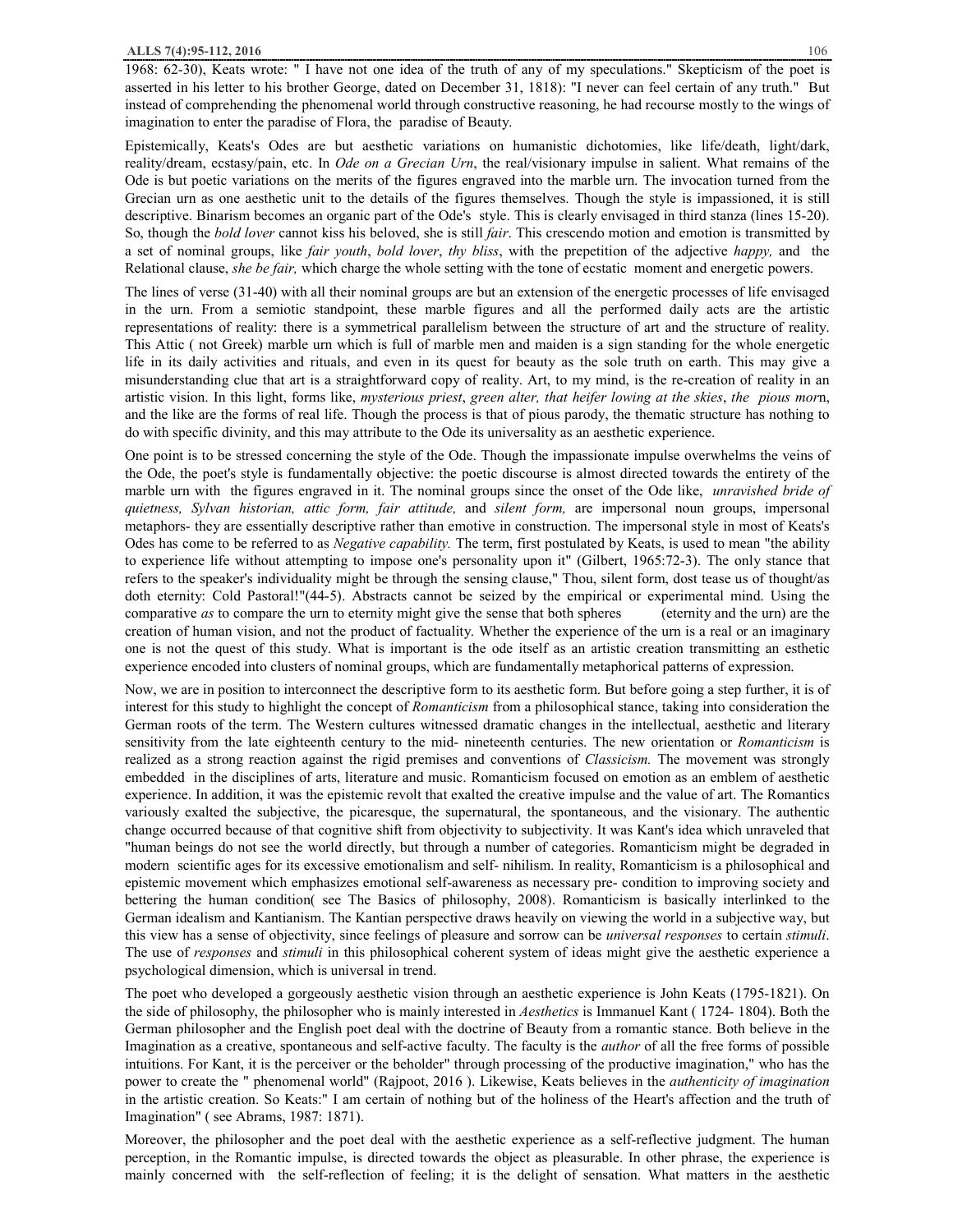judgment is the beholder of beauty, who gives reality its existence. Keats, in a sense, developed a distinctive style in the Odes- a style characterized by *objectivity*, or what he has preferred to call *Negative Capability*, as noted in his letters. Though romantic in sense and sensibility, the most revealing feature of Keats's Ode is the complexity and exuberance of the stylistic texture.

The mostly static nominal groups, as has already been analyzed, with their *aesthetically distorted* language are still paintings with words, which implicitly constitute an aesthetic value and arouse an aesthetic pleasure. This sense of pleasure, in Keats's aesthetic experience in *Ode on Grecian Urn*, is pure of any such interests; it never links to real desire and action. The experience in the Ode is parallel to the experience of beholding a beautiful sunset, as Kant has put it in his *Critique of Judgment*. For Kant (quoted in Greene, 1957:377), "a judgment upon an object of satisfaction may be quite *disinterested*, but yet *interesting*, i.e., not based upon an interest, but bringing an interest with it . . . Judgments of taste, however, do not themselves establish any interest." In this light Keats's experience in the Ode is disinterested; it is not about morality or politics, but aesthetics.

Beauty, pleasure, and imagination are the key concepts in the Romantic theory of beauty, whether for Kant or Keats. Kant believed that " though the sense of beauty was grounded in feelings of pleasure, this pleasure was universally valid and necessary" ( Holcombe, 2007). In application, Keats's Ode is charged with the words and nominal groups of happiness and beauty, as in *wild ecstasy*,(9) *fair youth*,(15) *happy, happy boughs*, ( 21) *more happy , happy love*,(25) and *fair attitude* ( 41). Beauty, as envisaged in the urn in the shape of marble figures, is a disinterested pleasure: it is *an object of satisfaction*, which is *quite disinterested*, but yet very *interesting*. The divine process and cult envisaged in the urn has nothing to do the ritualistic traditions practiced by the human generation(s), as is the case in the Buddhist temples, Christian chapels, or Muslim mosques- they have their own aesthetic value since they are the creation of imagination, the creation that gives pleasure to the perceiver's awareness. A thing of beauty presents itself as itself without moral, ideological or political purposes. Still, the aesthetic judgment is fundamentally derived from the experience, as in seeing a beautiful sunset or beholding a Grecian urn.

Keats's aesthetics in *Ode on a Grecian Urn* is universal in the sense it has nothing to do with subjectivity or individual impulse; it is objective or, in Keats's words, it constitutes that *negative capability*. This may come closer to Kant who believes that " no subjective purpose can lie at the basis of the judgment of taste"( ibid:393). It should be stressed here and elsewhere that the subjectivity- objectivity dichotomy is omnipresent in the Romantic philosophical point of view, whether in Kant or Keats. What seems to be contradictory rises from the fact that the two aspects of judgment come from the same source, i.e. ,the thing of beauty, as in the sunset ( Kant), and the marble urn(Keats).

The style of the Ode is descriptive and impersonal – there is an aesthetic distance between the creator and his poetic creation. The impersonality of the Ode's style gives the experience its universality as an imaginative creation, and this copes with the Kantian world view of the judgment of taste. In addition, Keats, as his letters have shown, does not stress only the intuitive spontaneous responses to different stimuli, but he also stresses the role of knowledge and experience in comprehending the mysterious phenomenon of the universe. In the same process, Keats's Ode forcefully appeals to the Kantian axiom of purposiveness. What Keats has portrayed is not a set of ideals to be practiced into a set of rituals. On the opposite, the Romantic poet molded the visionary figures within the entirety of the marble urn, in a structure parallel to the structure of reality. So, the *beautiful* is that which pleases universally, without a concept, as Kant has put it (Greene, 1957:392). In terms of the aesthetic judgment, Keats's Ode gives pleasure to one's awareness since in it resides its aesthetic value. The aesthetic experience, encoded into the grandeur of the stylistic fabric is what gives the Ode its universality; it comes to be, let us borrow Kant's phrase, *the exemplary precisely of aesthetic judgment.*

To judge the Ode as one entire aesthetic experience, let us consider the last two lines of verse:

- ' Beauty is truth, truth beaut,- that is all
- Ye know on earth, and all ye need to know"(49-50)

The functional grammatical pattern of Keats's utterance is that of *Relational process*; a process of *being.* The central pattern is that something is (Halliday, 1985:112). But the utterance, in spite of its intensity, is debatable, not because of the philosophical impulse, but also because of its ambiguous punctuation. Based on this difficulty, certain critical viewpoints have been circulated in the literature of romanticism. The twentieth-century critical theory, with the diversity of penetrating views have tried to produce confineable criticism for this debatable epigram. The debate is whether to decide the meaning of this one line and a half by studying the language or by investigating something beyond the language, whether the aphorism is pure philosophy or not. Richards (1929:186-187) denied its philosophical aspect saying that there are those " who swallow 'Beauty is truth, truth beauty. . .' as the quintessence of an aesthetic philosophy, not as the expression of a certain blend of feelings." in the same lines, Wassermann (1967:13-14) believes that the aphorism is " the abstract summation of the poem . . . But the ode is not an abstract statement or an excursion into philosophy. It is a poem about thing."

Murray (1955:212), on the other hand, stresses the importance of the *context* in unraveling the meaning of the epigram, so "my own opinion concerning the value of those lines *in the context of the poem itself* is not very different from Mr. Eliot's." Brooks (1947), who also stresses the significance of the context, thinks that" 'Beauty is truth, truth' has precisely the same status, and the same justification as Shakespeare's Ripeness is all." It is a speech 'in character' and supported by a dramatic context." Finally, we listen to Sendry and Giannone (1868: 62) who read the one line and a half as follows: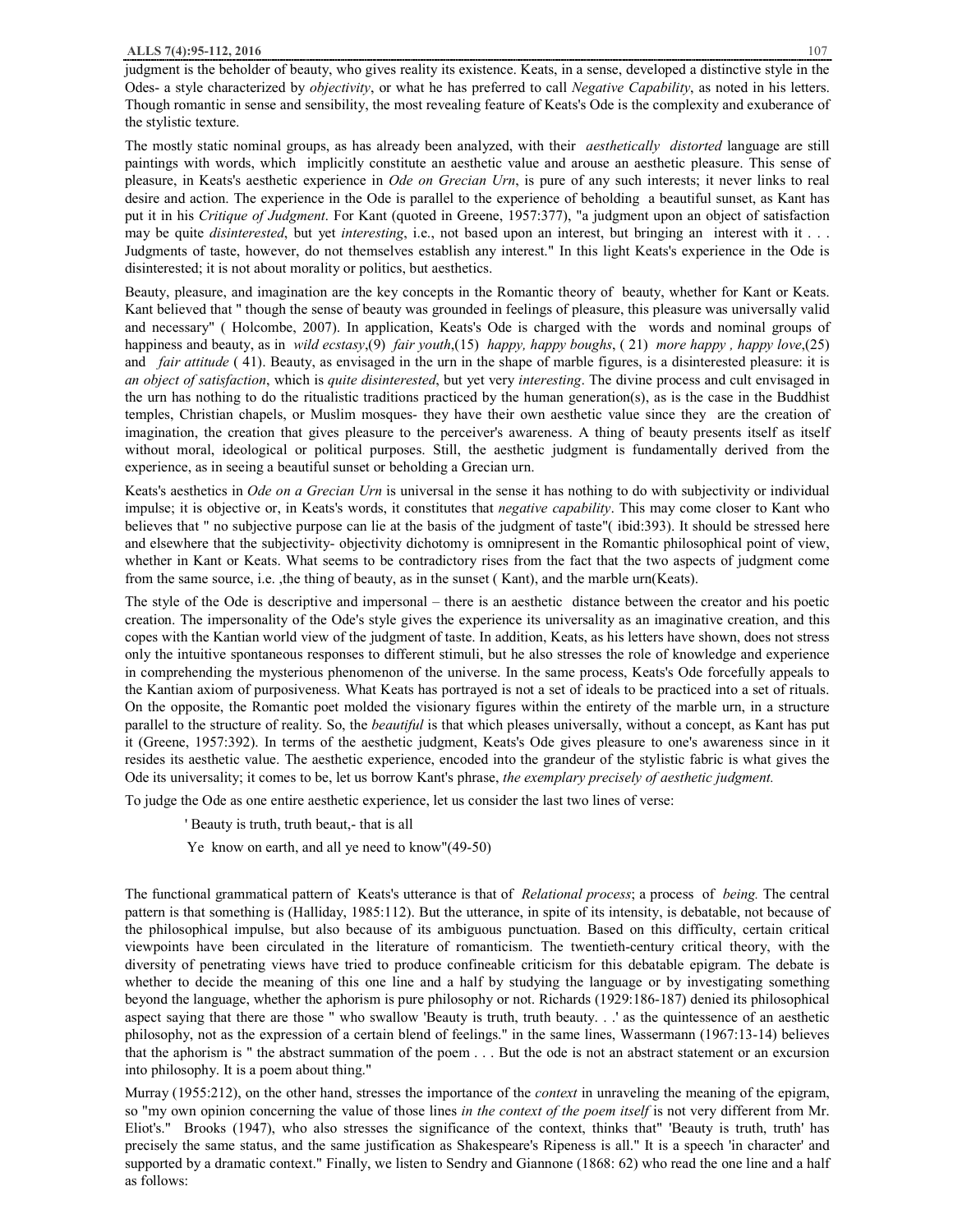Now, let us consider Keats himself concerning the beauty –truth dichotomy. In his letter to Benjamin Baily, dated November 22, 1817, Keats has wittingly unraveled that connection between these two philosophical axioms (beauty and truth), when he writes (quoted in Abrams, 1987:1871-2): "What the imagination seizes as Beauty must be truthwhether it existed before or not."" Now, it is clear that Beauty is an intuitive truth; it has nothing to do with the objectivity of science andempirical experience.

Meaning is the hallmark of human pursuit: Keats's meaning cannot be fully comprehended without a thorough comprehension of the theory of knowledge and the philosophy of beauty. Whether the questionable aphorism forms a coherent system of ideas or not, the Ode itself is to be judged aesthetically; this is simply so because the Ode is an artistic product of Imagination. The Ode is a painting with words, which gives pleasure to the perceiver's awareness. To be beautiful is to be disinterested, and this is the core of *Ode on a Grecian Urn*. It is of interest to point out that a poetic text may carry ideological or socio- historical functions, yet, the aesthetic function is the most revealing one because of its deviant texture.

It is true that the youngest romantic poet is not purely a philosopher, but his lyrical intuitionism may bring him closer to the vision of *Beauty.* That vision is fundamentally sensuous, which is encoded in a highly condensed and picturesque style. If language is a networking of interrelated choices or options, then, language, in Halliday's linguistic paradigm, is a *system network.* Keats's aesthetic experience is wholly sorted out in the stratum of lexicogrammar, which is "the organizational space in which meanings are organized as a purely abstract network of interaction"( see Webster, 2003:14). As with the other Odes, *Ode on a Grecian Urn,"* is but an artistic realization of the poet's aesthetic world view. The comprehensiveness of Keats's language may give it the impact of universality. Keats's Ode, as the stylistic practice has shown, is a sort of *Transcendental romantic philosophy* moulded in poetic linguistic structure. The sense of pleasure created by seeing a beautiful sunset or contemplating a Grecian urn springs from the same source, i.e., *the aesthetic judgment,* which is purely *disinterested*. This purposiveness, as the stylistic process in its two interlinked circles has shown, is the core of the Kantian-Keatsian aesthetic stance. Eventually, the application of the aesthetic axioms to the domain of literary language is valid to glow the merits of the poetic discourse, and this is the main target of Aesthetic stylistics.

Having shown the *purposiveness* of Keats' *Ode on a Grecian Urn*, we are in position to analyze Kabbani's *Maritime Poem* linguistically in terms of Halliday's Functional Linguistics, and philosophically in terms of Kant's aesthetic theory. Bur before going through the stylistic analysis, it is of interest to highlight Kabbani's aesthetic-poetic vision.

Nizar Kabbani (1923-1998) is a modern Syrian poet, essayist, and diplomat. He the most revealing love-poet in the modern Arab history of poetry. His poetics is erected on the pillars of lyrical intuition, artistic simplicity, and erotic aesthetics. Since his first volume, *The Brunette Said to Me* (1944), Kabbani views the notion of Beauty as the core of his poetic vision. His early poems are but poetic variation on the concept of Beauty, which is fundamentally linked to woman and her surroundings. His early poems, with their glamour, fragrance, and colours are a sort of *painting with words*, as one of his poetic volumes holds the term as a title. So painting is the aesthetic correlative of poetry: painting is poetry, and it is always written in a form of a poem with the structural devices of rhyme and rhythm. One more characteristic is the *Nizarian* stylistics is simplicity. Nizar, mostly, has had recourse to simple and compound lexicogrammatical structures. As with Wordsworth, the diction Kabbani has used is mostly simple, but not always clear. As with Keats, the *Nizarian* poetic experience has witnessed the emergence of the synaesthetic imagery, where the concrete, auditory, visual senses are mixed to create authentic imaginative images. There is an interfusion of the physical feminine nature and the physical scenic nature which is organically encoded into his interacting poetic creation. This brief exordium may pave the path to investigate Kabbani's poetics in terms of Kant's aesthetics as we shall see.

While running over the lines of the page, Kabbani's *Maritime Poem* forms an extended metaphor, simply because of that flood of exuberant images about the concrete aesthetic subject- a blue-eyed beloved:

> In the blue harbor of your eyes Blow rains of melodious lights, Dizzy suns and sails Painting their voyage to endlessness.

In the blue harbor of your eyes Is an open sea window,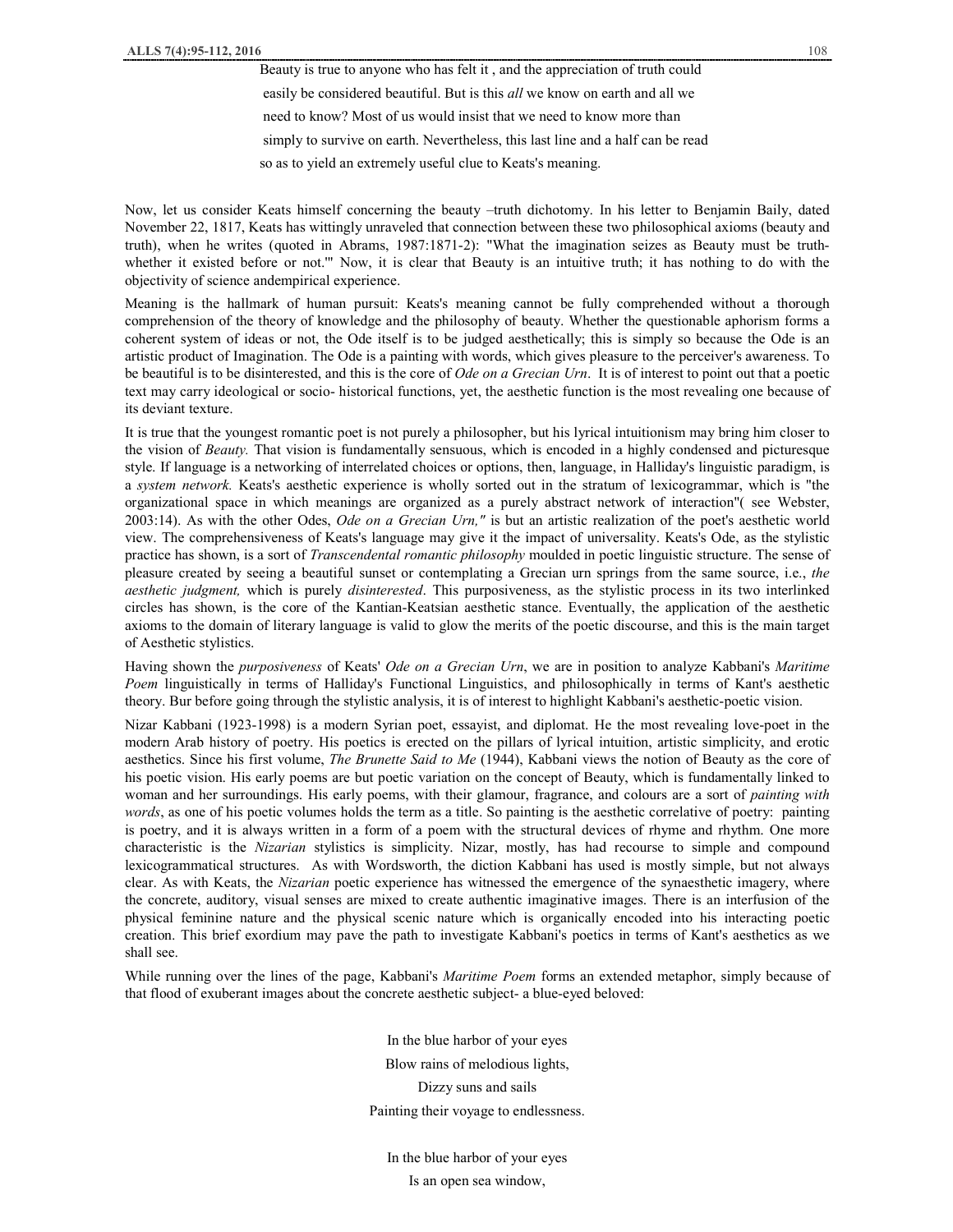# And birds appear in the distance Searching for islands still unborn.

In the blue harbor of your eyes Snow falls in July. Ships laden with turquoise Spill over the sea and are not drowned.

In the blue harbor of your eyes I run on the scattered rocks like a child Breathing the fragrance of the sea And return an exhausted bird.

In the blue harbor of your eyes Stones sing in the night. Who has hidden a thousand poems In the closed book of your eyes?

If only, if only I were a sailor, If only somebody'd give me a boat, I would furl my sails each evening In the blue harbor of your eyes. (Jayyusi and Elmusa, 1996:8)

A stylistic penetration of the *Maritime Poem* may reveal the most prominent feature, i.e. the nominal group. Not only that, most of these nominal groups encompass M (H) m and H, in a less degree. These nominal groups, with their simple and compound structures, are sometimes embedded in verbal and prepositional groups. This is clearly shown in:

- · in *the harbor of your eyes*
- · blow *rains of melodious lights*
- dizzy suns and lights
- · birds
- · in *the distance*
- · for *islands*
- · snow
- $\bullet$  in *July*
- scattered rocks
- a child
- · breathing *the fragrance of the sea*
- an exhausted bird
- stones
- · in *the night*
- a thousand poems
- · in *the closed book of your eyes*
- a sailor
- somebody
- a boat
- my sails
- each evening

The predominance of the nominal group is not the only stylistic characteristic detected in the poem's fabric. A stylistician may detect the pre-dominance of metaphor as a lexicogrammatical variation of meaning; it is a lexicogrammatical transfer rather than a semantic one. Metaphor, here and elsewhere function as an expressive and impressive power to carry the speaker's world view(s). The implicit comparison between the human phenomenon ( the feminine blue eyes) and the scenic landscape (the blue harbor) does forcefully operates in the veins of the poem. Metaphors like*, rains of melodious lights*, *dizzy suns and sails*, are synaesthetic. They witness the mixture of human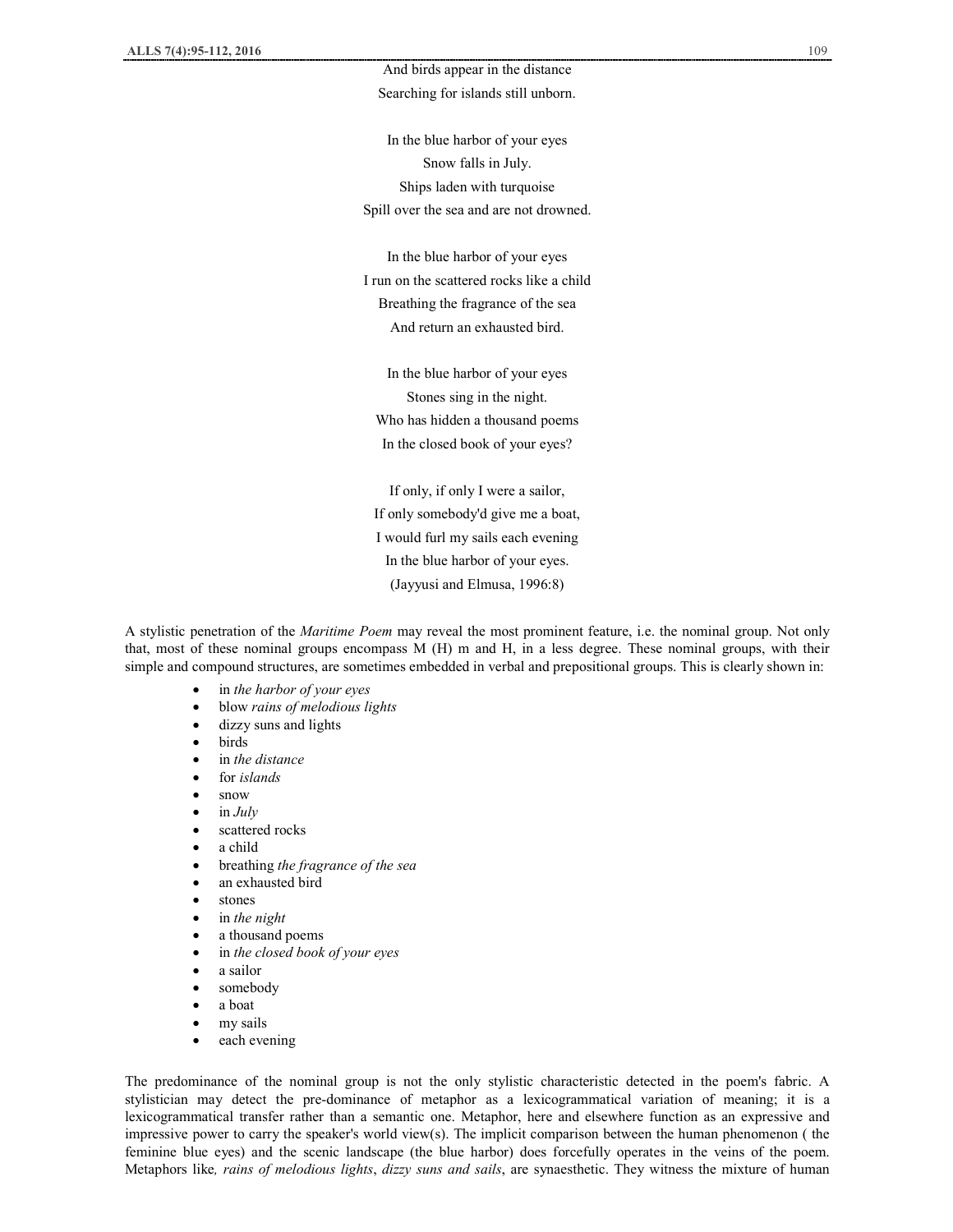senses in the poetic creation. This extended synaesthetic image or the cross-sensory metaphor is meant to transmit the speaker's emotions towards the beauty of the blue eyes.

As a syntactic creative device, the stylistician may anticipate the omnipresence of fronting and postponement. Suffice it to quote the lines of verse:"In the blue harbor of your eyes/Stones sing in the night." Here, the prepositional group, "in the harbor of your eyes," is fronted in the syntactic structure. This foregrounding or moving the syntactic element from its canonical location to the very beginning of the structure is functional: it is used either to create rhymed influence or to tract the hearer's attention to a certain content. The blue-eyed beauty is the core subject-matter of the poem, so it is not altogether wrong to front the prepositional group," in the blue harbor of your eyes," to highlight that aesthetic physicality.

One more syntactic device to be detected in the poem is *repetition*. This is clearly shown the repetition of the prepositional group, *in the blue harbor of your eyes*, with its variation, *in the closed book of your eyes*. The multifunction is either focusing or sentimental intensity. The language of verbal economy might result in intensity, too.

Now the question is: What purposiveness does lie beneath this picturesque flood of imagery in the *Maritime Poem*? Like all things of beauty, natural or nurtural, Kabbani's *Maritime Poem* is an artistic piece of language; a form of meaning, and a texture of beauty. This *thing of beauty* is entirely pleasurable. What lies beneath that ecstatic texture is neither ideology, nor pedagogy. Though philosophical in flavor, it has nothing to do the complex abstraction(s) of cold philosophy. What lies beneath is the aesthetic value, which exists only within the territory of art. In this light, let us borrow Kant's words (cited in Greene, 1957:375-383), our "*judgment of taste is aesthetic*." Since "the Beautiful is that which pleases universal, without a concept," "the satisfaction which determines the judgment of Taste is disinterested." Kant argues that beauty is equivalent neither to utility nor perfection, but is still purposive. Beauty in nature, as in the sunset, will appear as purposive with respect to our faculty of judgment, but its beauty will have no ascertainable purpose. This is why beauty is pleasurable since pleasure is defined as a feeling that arises on the achievement of a purpose, or at least, the recognition of purposiveness. (See *The Internet Encyclopedia of Philosophy*, 2001). Needless to say that *Taste* is "the faculty of judging of an object or a method of representing it by an *entirely disinterested* satisfaction or dissatisfaction. The object of such satisfaction is called *beautiful,* and "in order to decide whether anything is beautiful or not, we refer the representation by the imagination to the subject, and its feeling of pleasure or pain"(ibid). Hence, Kabbani's *Maritime Poem* is pleasurable so long it is beautiful, and that artistic beauty is disinterested. Once more, different discourses hold different political, social, historical, and religious functions. In the literary discourse, these multifunctions might exist, yet, the texture of the literary discoursal text is organically aesthetic. Kabban's synaesthetic images are still paintings, which brings happy responses to the reader's aesthetic awareness. Kabbani's *Maritime Poem* is a piece of art, and art, according to Croce', the Modern Italian aesthetic philosopher, is "one of the major forms of the human spirit, the work of spirit in its aesthetic aspect"(Croce, 1964). Reading the poem creates that happy feeling since it deals with a subject of beauty, i.e. the blue eyes. In its structural from, The *Maritime Poem* is lyrical, and that lyricism is intuitional. In his seminal article *Aesthetics,* Croce elaborates on his term *Lyrical Intuition*. He (ibid) says:

> *If we examine a poem in order to determine what it is that makes us feel it to be a poem, we at once find two constant and necessary elements: a complex of images, and a feeling that animates them. . . . Moreover, these two elements may appear as two in a first abstract analysis. But they cannot be regarded as two distinct threads, however intertwined; for, in effect, the feeling is altogether converted into images, into this complex of images, and thus a feeling that is contemplated and therefore resolved and transcended. Hence poetry must be called neither feeling, nor image, nor yet the sum of the two, but ' contemplation of feeling' or ' lyrical intuition' [which is the same thing] ' pure intuition- pure, that is, of all historical and critical reference to the reality or unreality of the images of which it is woven, and apprehending the pure throb of life in its ideality.*

This philosophical view may lead us to penetrate, in brief, both Keats and Kabbani's aesthetic-cultural world views. Though poetry, as Croce has put it, an interwoven texture of imagery and feeling, yet poetry the vehicle which carries the poet's aesthetic and cultural vision(s).

Both Keats and Kabbani believe in the power of Imagination, so is Kant. The Imagination, in the Romantic Philosophy, is the cognitive correlative of Croce's *lyrical intuition.* Both Keats and Kabbani are preoccupied with the doctrine of beauty from a romantic stance. It might be worth noting that that Keats is not a philosophical mind. For the romantic poet, any sort of perceptional rational thinking-whether ethical perception, philosophical abstraction, pious dogma- was disinterested, a conceptualization that Keats recurrently expressed and implied in his letters, yet the Keats' lyrical intuitionism brings him closer to the doctrine of beauty, as seen in *Ode on a Grecian Urn*. Likewise, Kabbani, in the preface to his volume, *Childhood of A Breast* is on the belief that art, in general, and poetry, in particular is lyrical, or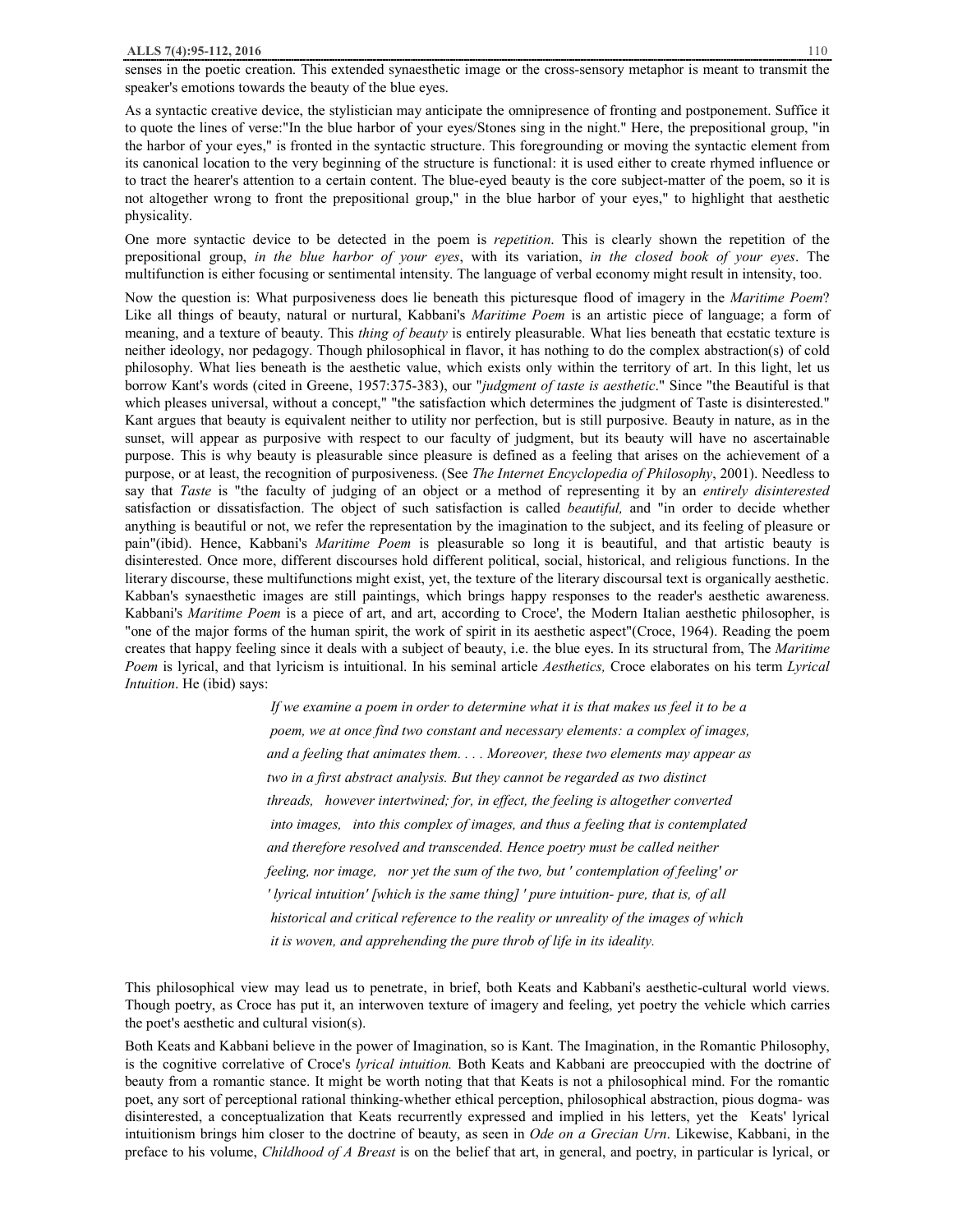#### **ALLS 7(4):95-112, 2016** 111

pure intuition (Al-Sheikh, 2012:27). Hence, Beauty as a pleasurable stimulus becomes the core of the Keats-Kabbani's aesthetic-spiritual experiences. In brief, beauty is pleasure, pleasure beauty, that is all you know in *Aesthetic stylistics*.

#### **4. Concluding Remarks**

*Aesthetic stylistics* (*As*), as the study has shown, is an interdisciplinary stylistic trend that interlinks the text-linguistics to the aesthetic interpretation; it is the investigation of the linguistically discoursal modules from an aesthetic orientation. To be applicable in vein, the study has explored two poetic experiences, which are different in languages and cultures, namely, of Ketas and Kabbani. Both *Ode on a Grecian Urn* and *Maritime Poem* are disinterested variations on the doctrine of beauty. The texture of the two poems is pleasurable, since they are the artistic products of the Imagination; they hold their aesthetic value in their foregrounded fabric. The reader's aesthetic judgment of these pleasurable paintings with words is disinterested. This may give the creative poetic work and the aesthetic judgment the merit of universality.

#### **References**

Abrams, M.H.(ed.) (1987). *The Norton Anthology of English Literature*. London and New York: W.W. Norton & Company, Inc.

Burrows, J. (2002). "the Englishing of Juvenal Computational Stylistics and Translated texts. In *Style*, 36:4, 677-679.

Bressler, Charles, E. (2007). *Literary Criticism: An Introduction to Theory and Practice.* New Jersey: Pearson Prentice Hall.

Crystal, D. (2003). *A Dictionary of Linguistics and Phonetics*. Oxford: Blackwell Publishing.

Fowler, R. (1971). *The Language of Literature*. London: Rutledge & Kegan Paul.

Freeman, D.C. (ed.)(1980). *Essays in Modern Stylisitcs*. London & New York: Methuen & Co.

Gilbert, E. (1965) *The Poetry of John Keats*. New York: A Division of Simon & Schuster, Inc.

Greene, T. M. (ed.) (1957). *Kant Selection*. New York: Charles Scribner's Sons.

Halliday, M. (2003). "Towards A Sociological Semantics". In Jonathan J.Webster (ed.) *On Language and Linguistics*. London: Continuum.

\_\_\_\_\_\_\_\_\_\_\_\_\_(1980). *An Introduction to Functional Grammar*. London: Edward Arnold.

\_\_\_\_\_\_\_\_\_\_\_\_(1970). "Descriptive Linguistics in Literary Studies". In C.D. Freeman (ed.) *Linguistics and Literary Style.* London & New York: Holt Rinehart & Winston, Inc.

\_\_\_\_\_\_\_\_\_\_\_, Hasan, Ruqyia(1976). *Cohesion in English*. London: Longman Group Led.

Hendricks, W. D. (1980) "the Notion of Style". In *Language and Style*, Vo. XIII, No.1.

Jayyusi, L., and Elmuas, Sh.(trans.)(1996). *On Entering the Sea: The Erotic and Other Poetry of Nizar Qabbani*. New York: Interlink Books.

Mukarovsky, J. (1970). "Standard Language and Poetic Language". In C.D. Freeman (ed.) *Linguistics and Literary Style.* London & New York: Holt Rinehart & Winston, Inc.

Murray, J. (1955). *Keats*. New York: Noonday Press.

Kant, I. (1957). Critique of the Aesthetic Judgment". In Theodore M. Greene(ed.) *Kant Selection*. New York: Charles Scribner's Sons.

Keats, J. (1973). "Ode on a Grecian Urn". In John Barnard (ed.) *John Keats, The Complete Poems*. London: Penguin Books.

Semio, E., and Culpeper, J. (eds.) (2003). *Cognitive Stylistics: Language and Cognition in Text Analysis*. Amsterdam: John Benjamin.

Sendry, J., & Giannone, R. (1968). *A critical Study Guide to Keats, The Odes.* New Jersey: Littlefield, Adams & Co.

Al-Sheikh, S. (2012). *The Blue Rose at Twilight: On Modern Arabic Verse* Bloomington: Author House.

Simpson, P. (2004). *Stylistics: A resource book for students.* London: Routledge.

Van Else et al. (1984). *Applied Linguistics and the Learning and Teaching of Foreign Languages.* London: Edward Arnold.

Wasserman, E. (1967). *The Finer Tone.* Baltimore: John Hopkins University Press.

#### **Electronic Sources**

Aesthetics. (2016). [online], Available from http://en.wikipedia.org/Aesthetics). [Accessed15 January2016 ] Aestheticis. (2016). [online], Available from http://en.wikipedia.org/Aestheticism). [Accessed14 January2016 ] Alexander G. (2016). [online], Available from http://en.wikipedia.org/Aestheticism). [Accessed14 January2016 ] Croce, B. (1994). *Aesthetics*). [online], Available from: www.file//A: /Notebook.html